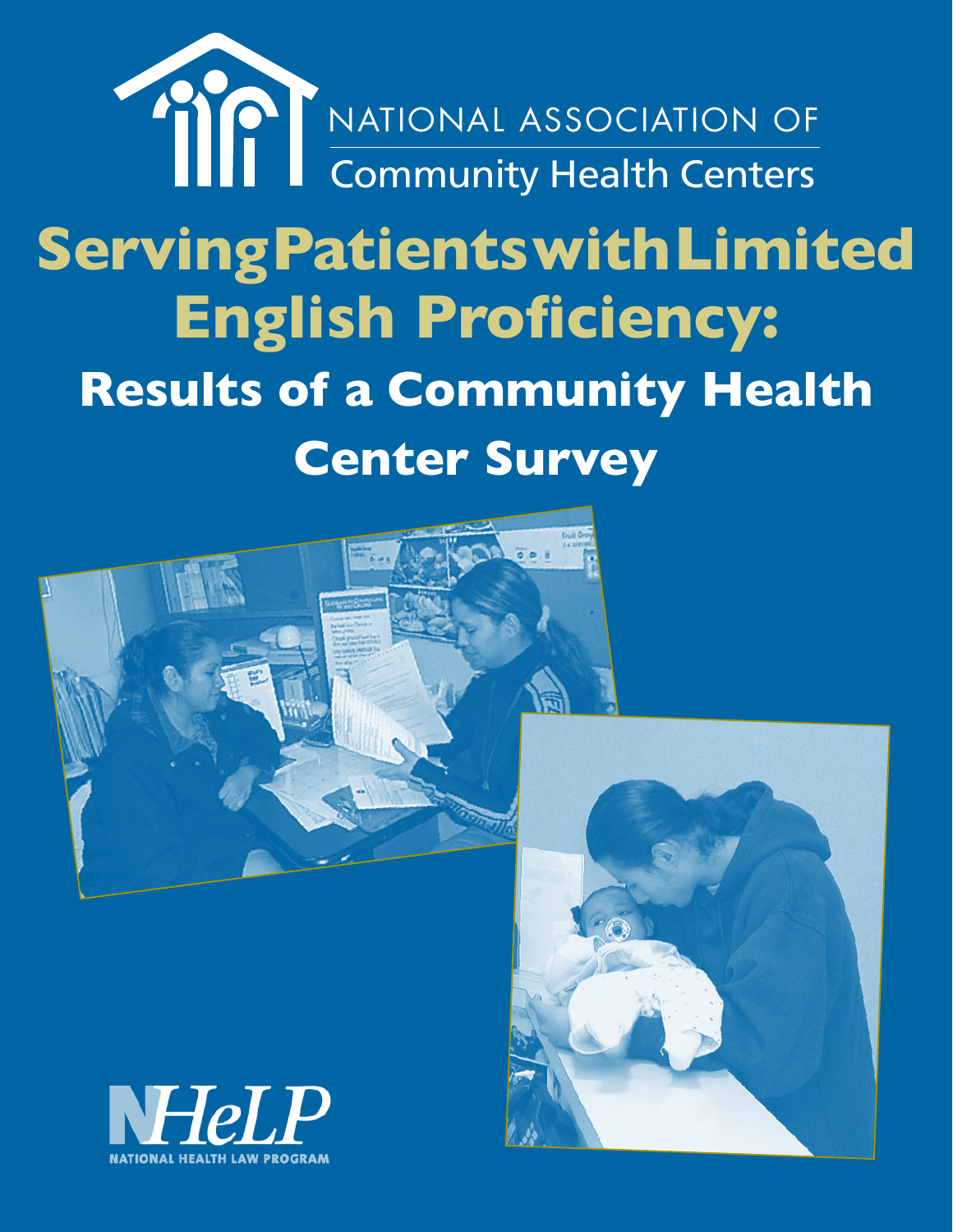#### **EXECUTIVE SUMMARY**

| Limited Reimbursement But Considerable Costs for Language Services 15 |  |
|-----------------------------------------------------------------------|--|
|                                                                       |  |
|                                                                       |  |
|                                                                       |  |
|                                                                       |  |
| ENDNOTES.                                                             |  |
|                                                                       |  |

#### **Acknowledgements:**

Funding support provided through a grant from the National Health Law Program (NHeLP) with funds provided by The California Endowment.

**Survey Design and Analysis by:** 

#### **National Association of Community Health Centers (NACHC)**

**Joseph Gallegos, MBA** Senior Vice President, Western Operations

**Evah Mulamula** Partnership Development Intern **Jason Patnosh** Associate Vice President, Community HealthCorps (former Director of Partnership Development)

**Cheryl Ulmer, MS** Independent Contractor / Evaluator

#### **Additional thanks to the following NACHC staff:**

**Lisa Cox** Assistant Director, Federal Affairs

**Shira Gitomer** Research Data Specialist

**Daniel Hawkins, Jr.** Senior Vice President, Policy and Programs **Kathleen McNamara** Assistant Director of Clinical Affairs

**Michelle Proser** Director of Policy Research

**John Ruiz** Director of Health Systems

*Also, thanks to Mara Youdelman, Steve Hitov, and Sarah Lichtman Spector from National Health Law Program for their support throughout the development of this report.*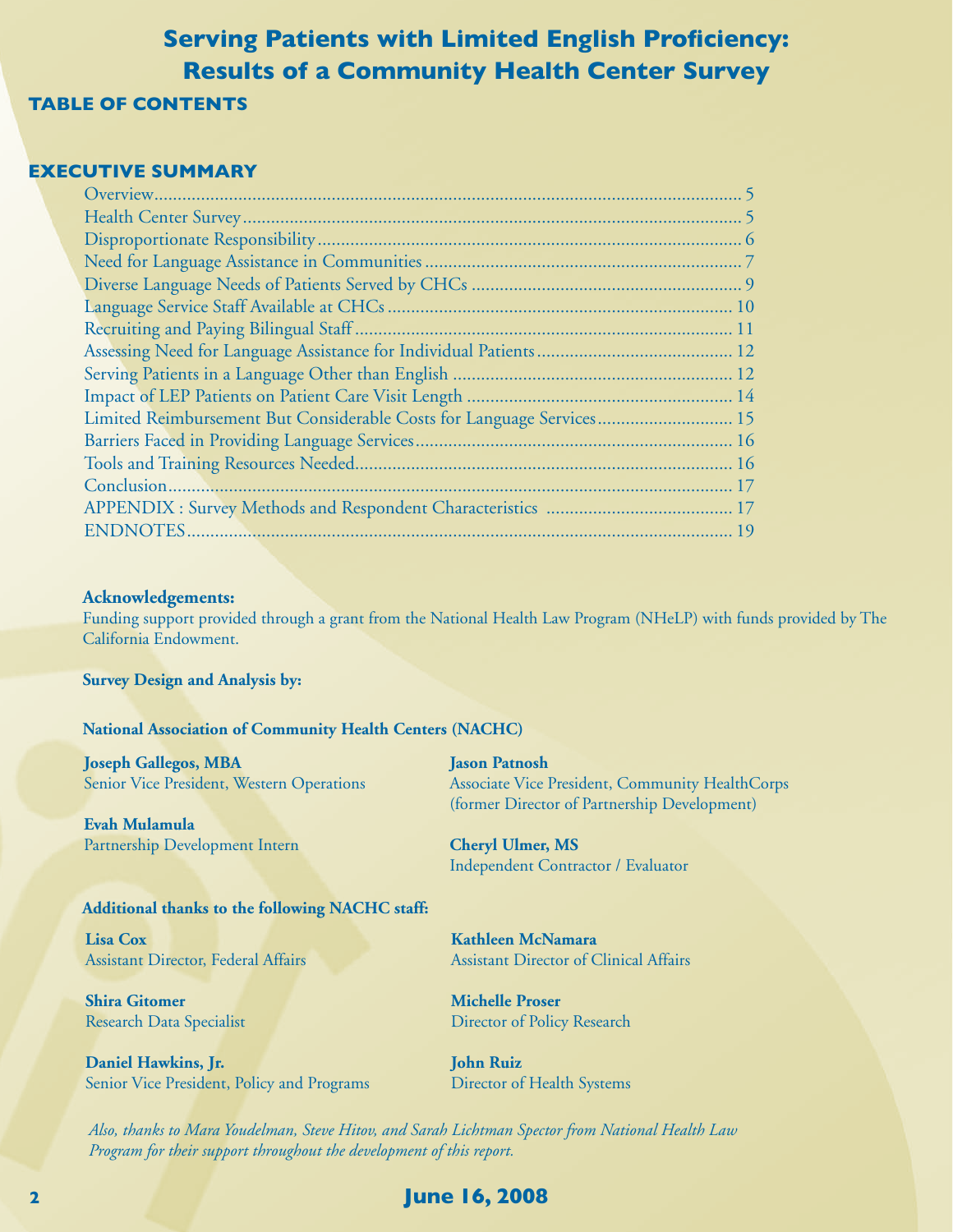#### **Executive Summary**

Community Health Centers serve a disproportionate share of persons with limited English proficiency (LEP) as a direct result of their mission to serve the poor and uninsured. Community Health Centers (CHCs) serve three times the portion of LEP patients as their percentage in the U.S. population. In 2006 more than four million CHC patients were best served in a language other than English. That is almost one in every three patients seen in CHCs. Ninety-five percent of CHC patients surveyed in 2001 reported that their clinicians spoke their language. This contrasts with data on other service settings where many more patients said that they had trouble understanding their provider because of a language barrier.<sup>1,2</sup>

In 2007 the National Association of Community Health Centers (NACHC) surveyed a sample of its member health centers (N=650) to gain additional information about their experiences in serving patients with limited English proficiency. The response rate to the survey was 40% (N=260). The respondents are federally qualified health centers, and a comparison shows that they have characteristics similar to all Public Health Service Act, Section 330 grantees. The sample may slightly over-represent centers that serve persons needing language assistance. The findings of the survey include:

- u *CHCs serve large LEP populations even in states that, on average, have few people with limited English skills.* Both urban and rural CHCs often serve communities with a high proportion of LEP patients. For example, Iowa as a whole only has 2.8 percent of its people who speak English less than "very well," yet some CHCs in Iowa have patient populations whose LEP portion is 31 to 60 percent. The NACHC survey has respondents from 48 states, and the respondents express a growing demand for language services across the country.
- u *Three-fourths of CHCs, that provide language access services, estimate that more than ten percent of each of their active patient populations has LEP.* Forty-two percent of the CHCs report that 30 percent or more of each of their patient populations has LEP.
- u *Language services are offered by CHCs of all sizes; language service needs are not concentrated solely in large CHCs.*
- ◆ *CHCs hire staff to address the language needs of their patients but often find it challenging to recruit them.* The health centers encounter patients who speak a wide variety of languages with Spanish, Creole, Vietnamese, Chinese,

French, and Russian mentioned most frequently. CHCs have hired staff members that speak over fifty languages to help remove language access barriers. Eighty-eight percent of the CHCs sampled have at least one staff member that speaks a language other than English fluently. Ninety percent of the CHCs describe finding bilingual staff challenging and one-third of these say it is "very challenging."

- ◆ *Eighty-seven percent of health centers inquire about a patient's need for language services during registration/intake, and 73 percent of the CHCs record this need in the patient record.* Determination of need for language services is a joint effort of staff and patients. Just 16 percent of CHCs find determining a patient's need for language services difficult. This low percentage may be attributable to CHCs' experience in serving patients with LEP.
- ◆ *Most CHCs with language services rely on bilingual staff to serve LEP patients: 74 percent use bilingual nonclinical staff, 59 percent use bilingual clinical staff, and 47 percent use staff interpreters.* Some CHCs also frequently use telephonic and/or video services (27%), ad hoc interpreters like family members (24%), external language agencies (15%), community language banks (8%) and volunteers (3%).
- ◆ *Eighty-four percent of CHCs provide clinical services daily to LEP patients in non-English languages by utilizing bilingual clinical staff without the aid of an interpreter.* Forty-five percent of the CHCs provide clinical services to more than ten patients a day. Another 39 percent see from one to ten LEP patients a day. Ten percent were unsure of their daily LEP patient visit numbers. Twice as many urban as rural sites serve more than ten LEP patients daily.
- ◆ *CHCs use a variety of staffing models to tailor their language services programs to the needs of their patients and the resources available to CHCs.* The models are based on the methods that CHCs say they use most often; the frequency of these staffing models among the CHCs is:
	- $\triangle$  25%–Bilingual health care provider + bilingual nonclinical staff + staff interpreter
	- ◆ 25%–Bilingual health care provider + bilingual nonclinical staff
	- $\triangle$  13%–Bilingual nonclinical staff + staff interpreter
	- $\blacklozenge$  10%–Bilingual nonclinical staff
	- ◆ 7%–Bilingual health care provider
	- $\triangle$  6%–Staff interpreter
	- ◆ 2%–Bilingual health care provider + staff interpreter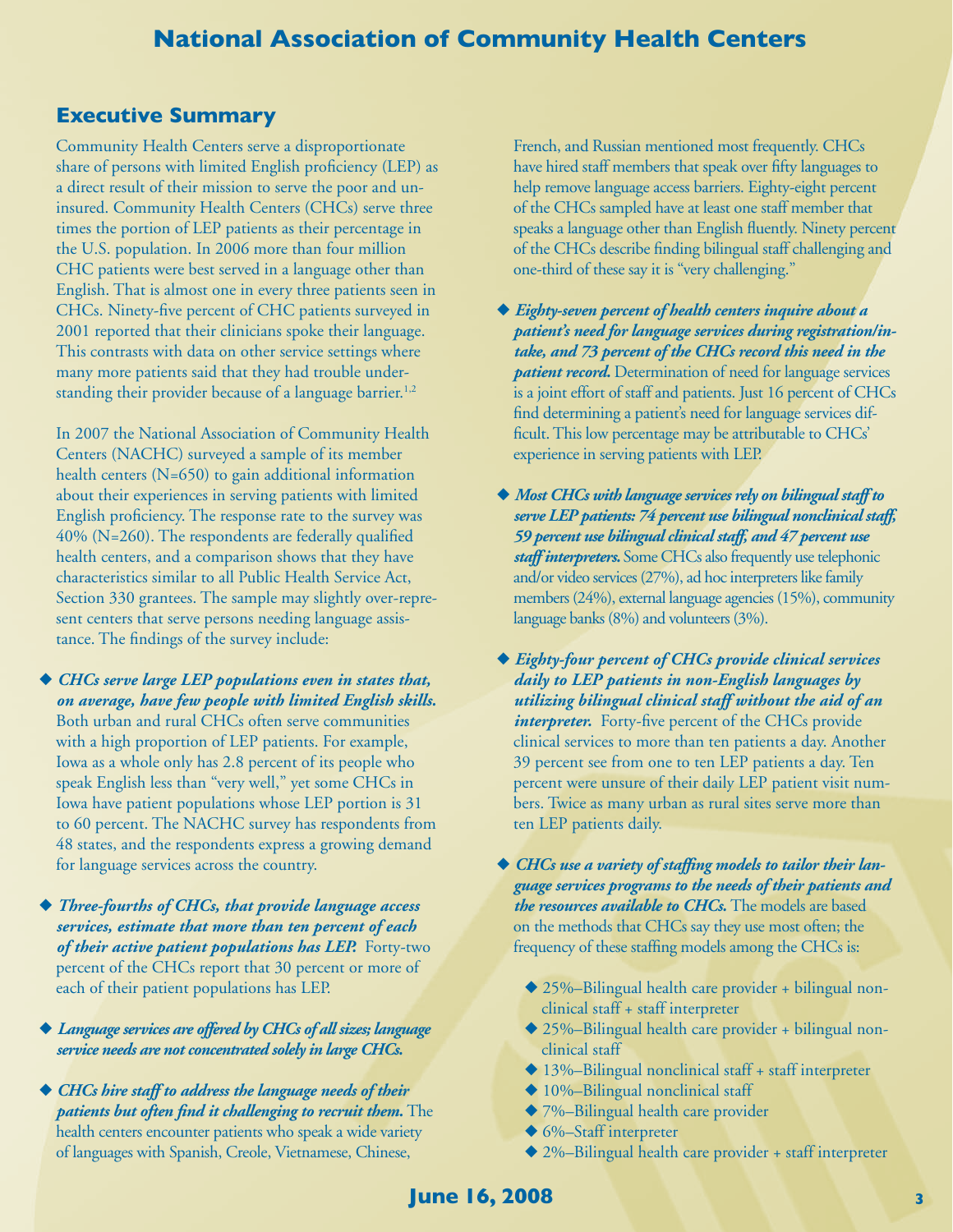These CHCs may also supplement their staff by reaching out to language banks and telephonic services. Eleven percent of CHCs do not have bilingual staff and therefore solely depend on external sources such as ad hoc interpreters, telephonic services, external language agencies or volunteers.

*Eighty-five percent of CHCs tell us that LEP patient visits require more time.* Forty-nine percent of the CHCs report that a patient care visit is extended by an extra five to 15 minutes. Thirty-one percent report an extra 16 to 30 minutes is required, and five percent report more than 30 additional minutes per patient visit.

*Twenty-nine percent of CHCs pay bilingual staff additional compensation specifically to provide interpretation services in addition to their other job duties.* 

*Five percent of CHCs report receiving direct reimbursement specifically for language services* (e.g., from Medicaid and other state/local government programs, private payers or others).

u *Lack of reimbursement and the lack of tools and resources for training are the major barriers that CHCs say they face in providing language services.* The portion of health centers that cite specific barriers as "very important" follows:

- $\triangle$  46% Lack of reimbursement
- ◆ 39% Lack of tools and resources for training
- ◆ 20% Lack of community-level data on language needs
- ◆ 12% Lack of identification of patient language needs before arrival for an appointment (e.g., database)
- $\triangle$  11% Lack of staff comfort in asking questions about primary language needs.
- ◆ Seventy-one percent of the CHCs find it challenging to obtain community level data to help design language service programs although only 12 percent rated it "very challenging."

#### u *Fifty-seven percent of CHCs assess the language skills of their bilingual staff and they rely on their own staff to do so.* When clinical or nonclinical bilingual staffers are assessed for their language ability, few CHCs require a competency test (13%) or accreditation by an outside agency (3%). They instead rely on their own evaluation (72%).

- ◆ *CHCs would like guidance on how to improve language access services. The following percentage of respondents rated different types of training tools as "very important" needs:*
	- ◆ 52% Model approaches/best practices for providing language services
	- ◆ 46% Packaged in-service training programs
	- ◆ 45% Resources for accrediting interpreters
	- $\triangle$  42% Self-assessment tools
	- $\triangle$  39% Translation assistance
	- $\triangle$  22% Case studies
- u*When asked to rate specific topics for training, the majority of CHCs (63%) rated cultural competency training as "very important."* Other subjects CHCs rated as "very important" include: methods of how to respond to patients who do not speak English (by 40% of CHCs), methods of data collection on primary language from patients (36%) and how to use language data (37%).

Caring for persons with limited English proficiency has a significant impact on CHC staff time and other resources. In 2000 the Centers for Medicare & Medicaid Services conveyed to states that language services could be included as an "optional covered service" for Medicaid and SCHIP; only 12 states and the District of Columbia have done so, primarily for payment to outside language agencies.<sup>3</sup> According to the Kaiser Commission on Medicaid and the Uninsured, low income non-citizen adults are relying on clinics and health centers for their medical home rather than emergency rooms, especially when they are uninsured.4 Since welfare reform measures in 1996, most legal immigrants are not eligible for federally matched Medicaid assistance during their first five years of residence. Both federal and state action could improve access to language services by improving reimbursement levels. Only five percent of the CHC survey respondents report that they receive direct reimbursement for language services, yet 84 percent of these health centers care for LEP patients daily.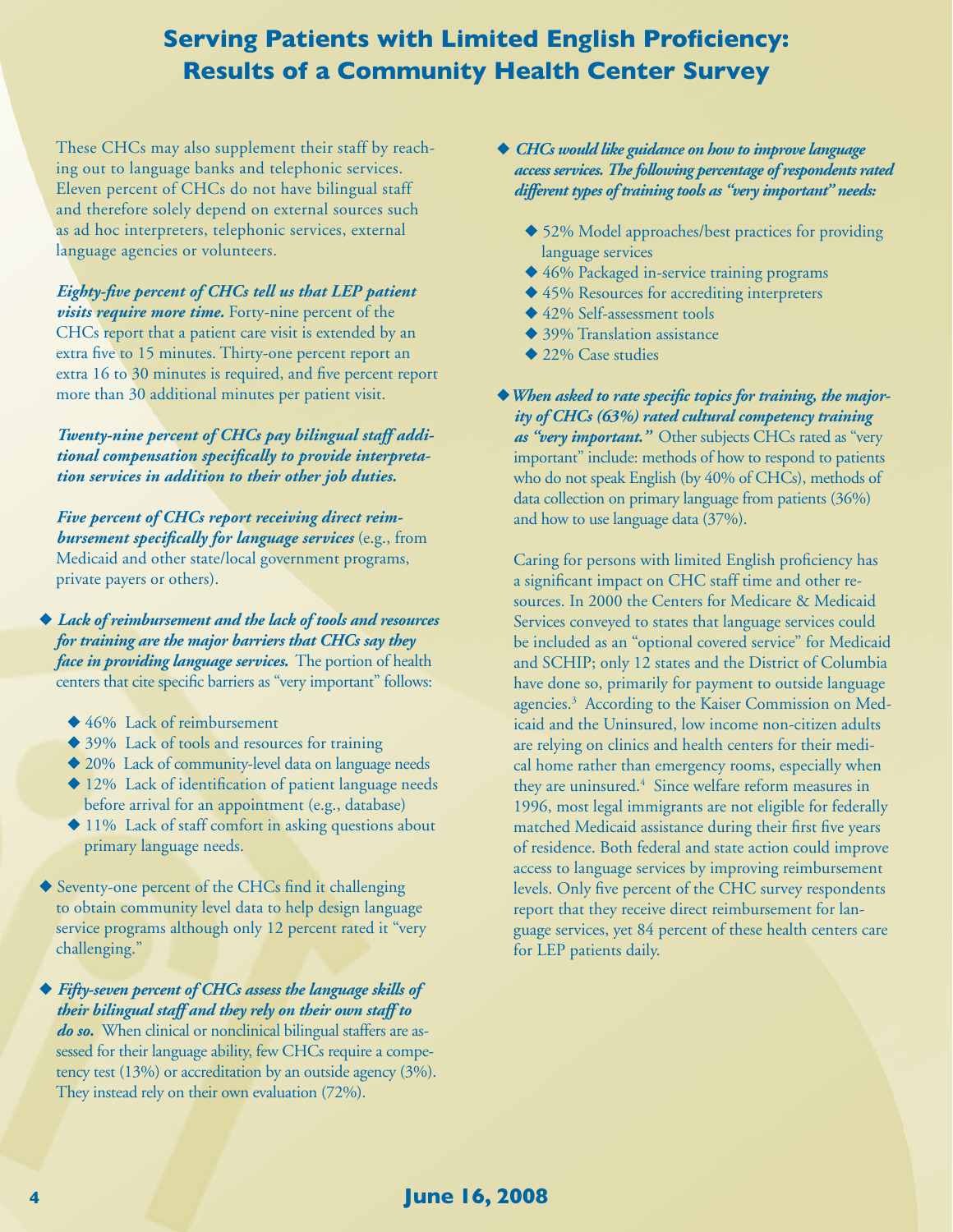## **OVERVIEW**

Reduced quality of care, adverse health outcomes, and health disparities can persist unless communication barriers are addressed in the delivery of health services.<sup>5</sup> Ethnic disparities for numerous preventive health measures are largely explained by lack of fluency in English.<sup>6</sup> Community Health Centers (CHCs) have a commitment to removing language barriers to health services, but caring for persons with limited English proficiency (LEP) has a significant impact on health center staff time and other resources. In 2006 more than four million CHC patients nationwide were best served in a language other than English. To gain more information about health center experiences in serving patients with limited English proficiency, the National Association of Community Health Centers (NACHC) surveyed its member health centers in 2007.

Thirty-one percent of the patients served by the CHC survey respondents need language services. CHCs seek to address these patients' linguistic and cultural needs; however, doing so requires additional staff time, staff training and translation of patient documents (e.g., patient education materials, prescription instructions, informed consent). Ninety percent of the survey respondents report that LEP patients require additional patient care time, and more than two-thirds of the responding health centers indicate that it takes at least 15 minutes or more per visit.

Survey respondents estimate their total aggregate costs (gross, not net) for language services at more than \$45 million yearly; this estimate only covers the costs incurred for less than one-quarter of all health centers nationwide. The respondents also estimate that they pay external sources (e.g., language banks, telephonic services) \$2.6 million for interpretation/translation services. Despite the high costs of serving LEP patients, only five percent of the CHCs report receiving any direct reimbursement specifically for language services (e.g., from Medicaid and other state/local government programs, private payers or others). So far only twelve states and the District of Columbia provide direct reimbursement for language services through Medicaid and SCHIP. Other states may incorporate language services into a center's general reimbursement rate but a bundled payment may not sufficiently cover the actual costs of providing language services.

The survey results showed that more health centers report staff with language capability for each language spoken by their health center patients than report having more than ten percent of their patients with that language.

This suggests additional language capability of health center staff even when there are lower percentages of LEP patients to be served. In order to provide services to LEP patients, health centers most often rely on bilingual clinical and nonclinical staff and staff interpreters. Despite the effort to provide services through bilingual staff, most of the health centers surveyed find it challenging to recruit bilingual staff.

## **HEALTH CENTER SURVEY**

Community Health Centers (CHCs) are local, non-profit, community-owned health care providers serving low income and medically underserved communities. They provide highquality, affordable primary care and preventive services, and often provide on-site dental, pharmaceutical, and mental health and substance abuse services. In 2006 the 1002 health center programs served over 15 million people in 3600 urban and rural communities in every state and territory.<sup>7</sup> Centers are open to all, regardless of insurance status, and provide free or reduced cost care based on ability to pay. Seventy-one percent of the patients served have family incomes below poverty (\$20,650 for a family of four in 2007), and 40 percent are uninsured.<sup>8</sup>

The Health Resources and Services Administration, Bureau of Primary Health Care administers funding for the program under the authority of Section 330 of the Public Health Service Act. Centers that receive grants under this authority to operate Community Health Centers, Migrant Health Programs, Health Care for the Homeless Programs or Health Care in Public Housing Programs are also known as federally qualified health centers (FQHCs). Other centers that do not receive Public Health Service Act funds but meet the standards of the programs are also FQHCs for purposes of reimbursement.

The National Association of Community Health Centers (NACHC) is a non-profit organization founded in 1970 to foster access to quality community-based care for the medically underserved and uninsured. NACHC serves as the major source for information, data, research and advocacy on key issues affecting FQHCs. Since almost one in three health center patients are best served in a language other than English, NACHC, in partnership with the National Health Law Program, NHeLP surveyed its member health centers in the summer of 2007 to gather more information on language services.

While the survey results are based on a convenience sample of NACHC FQHC members, the respondents closely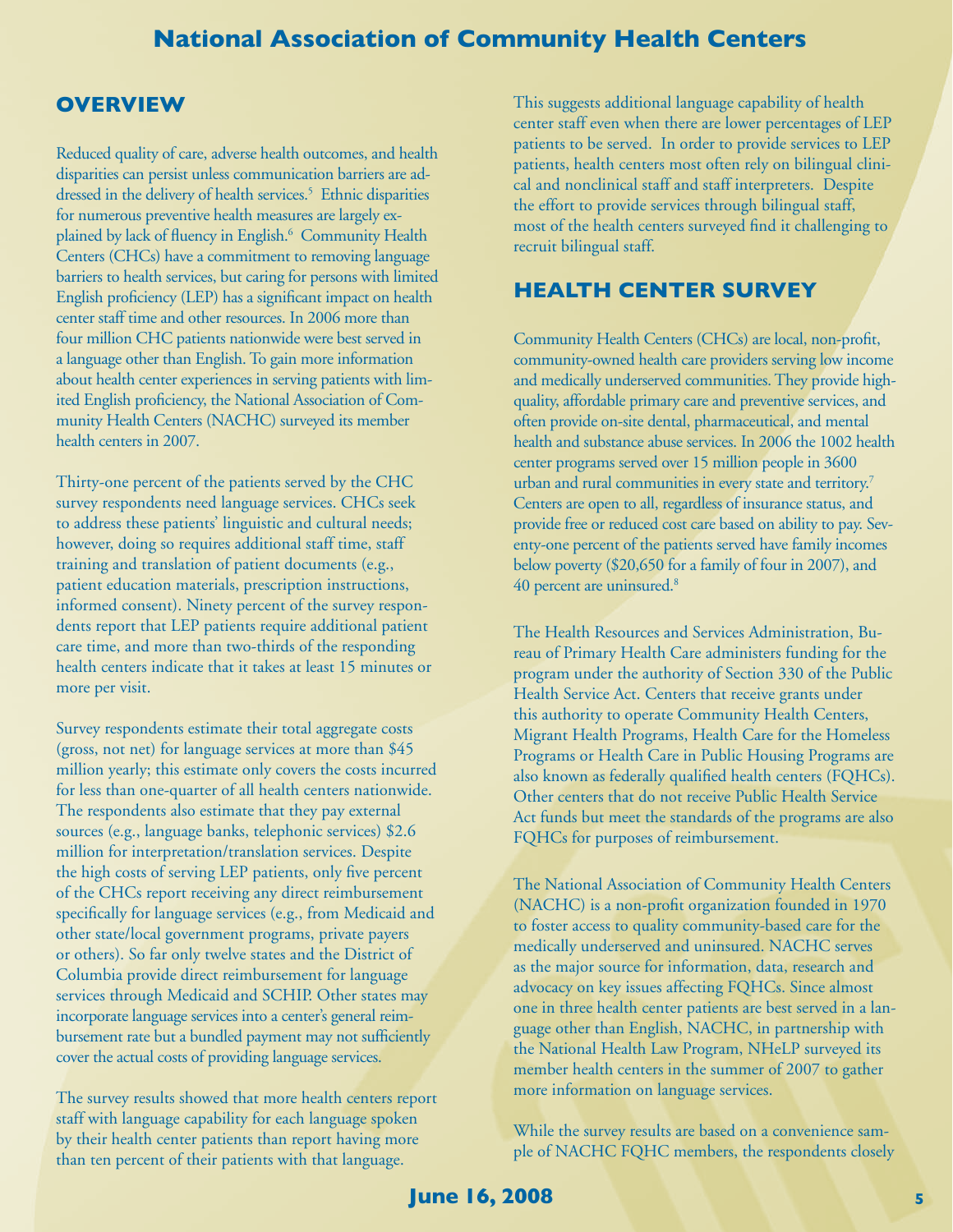resemble characteristics of all Public Health Service Act, Section 330 grantees in regard to size, urban/rural distribution, receipt of migrant health center grants, portion of uninsured patients, and type of reimbursement received. However, the sample may slightly over-represent centers that serve proportionally more patients needing language services and more patients with Hispanic ethnicity. On other language-related measures of direct provision of interpretation/translation services and receipt of migrant health center grants, there are not significant differences between the sample and all Section 330 health centers.

- ◆ Nationwide data for all 1002 health center grantees reveal that 29 percent of patients were best served in a language other than English during calendar year 2006.9 The survey sample centers have 31 percent of their patients needing language services.<sup>10</sup> This is a statistically significant difference.<sup>a</sup>
- u Nationwide 34 percent of health center patients are Hispanic compared with 36 percent of the survey respondents' patients.<sup>9,10</sup> This is a statistically significant difference.<sup>a</sup>
- ◆ Nationwide 89 percent of all health centers provide interpretation/translation directly; 92 percent

**Figure 1**

of the NACHC survey sample provides interpretation/translation directly.10,11 This difference is not statistically significant.<sup>a</sup>

 $\blacklozenge$  Nationwide 14 percent of grantees receive migrant health program grants, as do 13.6 percent of the survey respondents.<sup>12</sup> This difference is not significant.<sup>a</sup>

The representativeness of the survey sample is examined in more detail in the Appendix.

## **DISPROPORTIONATE RESPONSIBILITY**

CHCs serve a disproportionate share of persons with limited English proficiency as a result of their mission to serve the poor and uninsured (Figure 1). They serve three times the portion of LEP patients as their representation in the U.S. population (i.e., 28.9% of all CHC patients vs. 8.7% of the U.S. population). Seventy-one percent of all CHC patients fall below 100 percent of the Federal poverty line compared with 12.7 percent of the U.S population and 17.7 percent of those who speak a language other than English at home.

| Language, Poverty and Insurance Status                                           | <b>Percent</b> |
|----------------------------------------------------------------------------------|----------------|
|                                                                                  | $\%$           |
| <b>English Ability *</b>                                                         |                |
| All CHC patients best served in a language other than English                    | 28.9           |
| Survey sample CHC patients best served in a language other than English          | 31.2           |
| U.S. population 5 years and over who speak English less than "very well"         | 8.7            |
| U.S. population 5 years and over who speak a language other than English at home | 19.7           |
|                                                                                  |                |
| <b>Below 100% poverty level **</b>                                               |                |
| All CHC patients (all ages)                                                      | 70.7           |
| Survey sample CHC patients (all ages)                                            | 69.7           |
| U.S. population five years and older                                             | 12.7           |
| U.S. persons five years and older who speak another language at home             | 17.7           |
|                                                                                  |                |
| Uninsured <sup>+</sup>                                                           |                |
| All CHC patients                                                                 | 39.8           |
| <b>Survey sample CHC patients</b>                                                | 39.6           |
| U.S. non-elderly population                                                      | $16.3 - 18.3$  |
| Low income, nonnative adults in U.S. for                                         |                |
| less than 5 years                                                                | 67.0           |
| more than 5 years                                                                | 60.0           |

\* All CHC patients: 2006 Uniform Data Sytem (UDS) Table 3b; U.S. figures 2006 American Community Survey S1601: Language Spoken at Home, American Factfinder, http://factfinder.census.gov.

\*\* All CHC patients: 2006 UDS Table 4; U.S. figures 2006 American Community Survey S1603: Characteristics of People by Language Spoken at Home.

† All CHC patients: 2006 UDS Table 4; U.S. non-elderly figures from Kaiser Commision on Medicaid and the Uninsured, (Report #7553, Aug 2006); Low income, non-nature adult figures from Kaiser Commission, (Report #7651, June 2007).

 **aThe difference in proportions was examined for significance at the 95% confidence level.**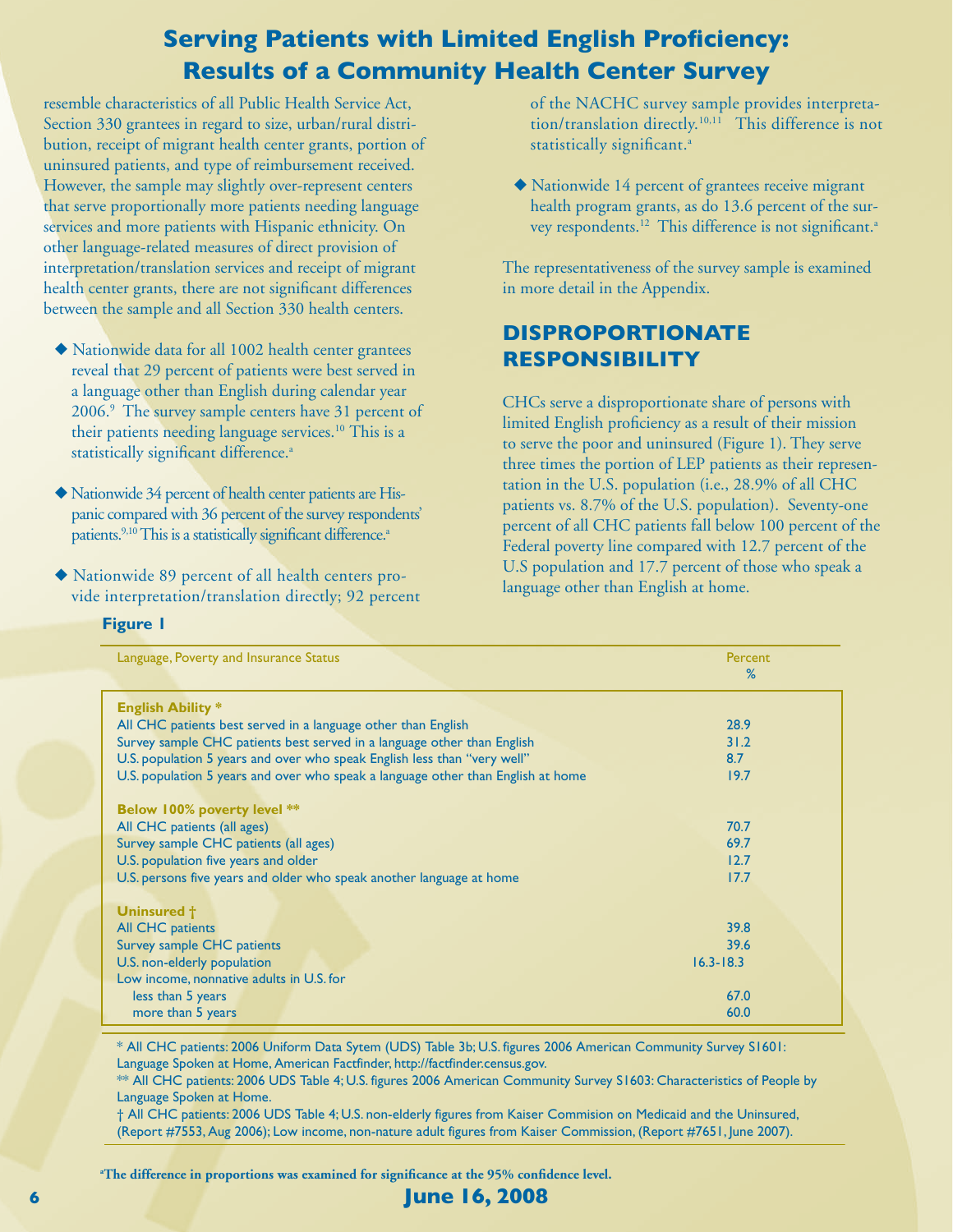Of all CHC patients, 39.8 percent were uninsured in 2006. According to the Kaiser Commission on Medicaid and the Uninsured, low income non-citizen adults are relying on clinics and health centers for their medical home rather than emergency rooms, especially when they are uninsured.<sup>13</sup> Since welfare reform measures in 1996, most legal immigrants are not eligible for federally matched Medicaid assistance during their first five years of residence. Two-thirds of low-income non-native adults living in the United States for less than five years are uninsured, and even after five years in the United States sixty percent are still uninsured. While there are some exceptions for life-threatening conditions, federal Medicaid funds are not available for preventive care and thus CHCs present a place to receive care.

The NACHC survey sample has a higher percentage of patients best served in English (31.2%) than all CHCs (28.9%), but it has comparable portions of uninsured patients and patients in poverty.

## **NEED FOR LANGUAGE ASSISTANCE IN COMMUNITIES**

CHCs are faced with a growing need for language services across the country. The percentage of patients needing these services at health centers varies community to community. Overall 75 percent of the survey respondents report that more than ten percent of each of their active patient populations have LEP (128 of 179 centers with language services (Figure 2)).<sup>b</sup> Forty-two percent of the CHCs report that 30 percent or more of each of their patient populations has LEP (71/170), and 20 percent of CHCs each have over 50 percent of their patient population with LEP (34/170).



#### **Figure 2. Number of CHCs by Estimated Percentage of Health Centers' Active Patient Population Who Have LEP (n=170)**

**Percent of Lep Population and Population at CHCs**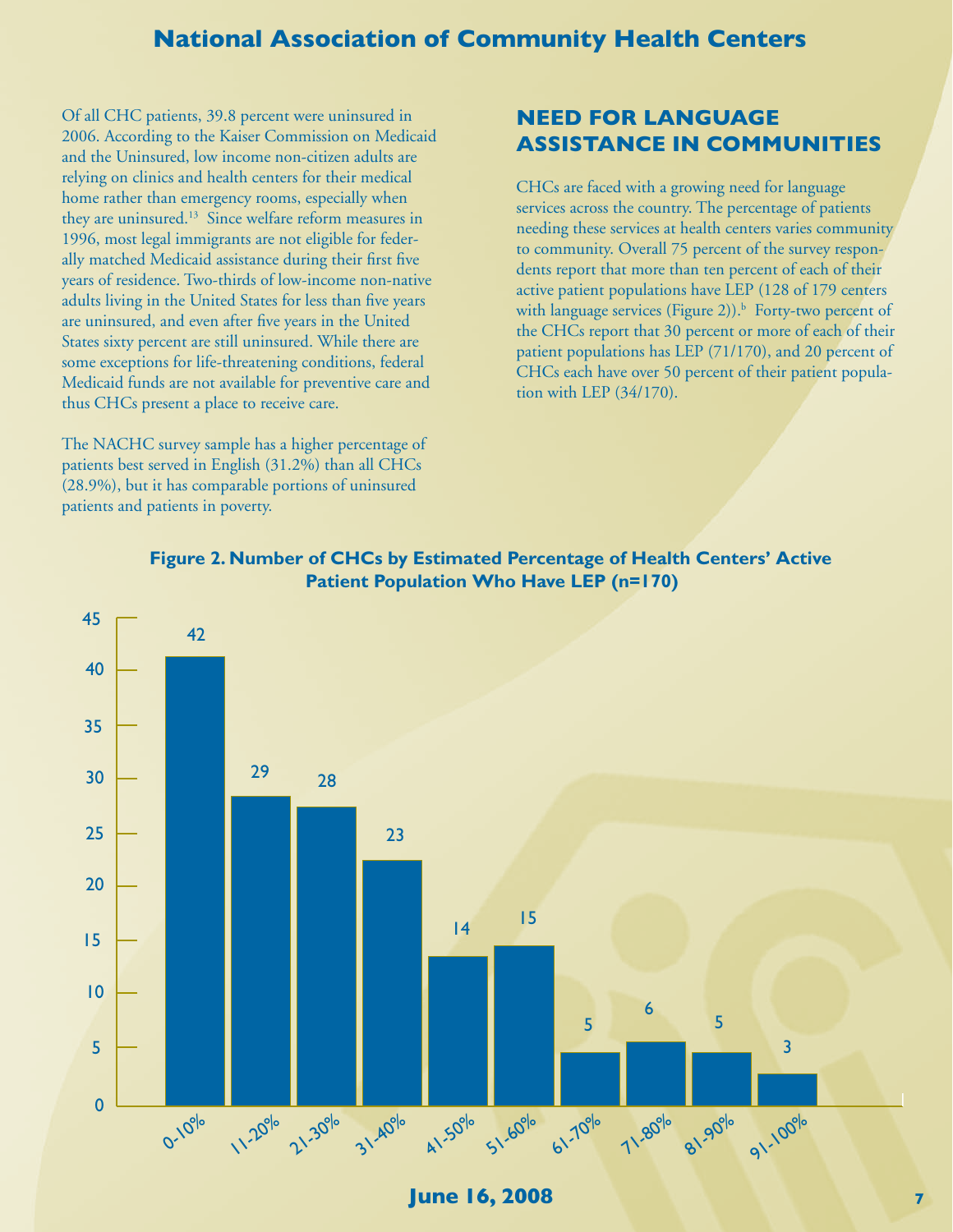The NACHC survey results include responses from 48 states, and CHCs from each state express a demand for language services. The gray scale on the U.S. Census continental map (Figure 3) indicates the portion of each state's population that does not speak English "very well."<sup>14</sup> The numbers printed on the states indicate the range of LEP populations at CHCs in each state based on the survey results. NR (not reported) is printed on a state if no CHC from that state provided this specific data.

- u Asian Pacific Health Care Venture in Los Angeles serves an "81-90%" LEP population speaking Chinese, Spanish, Tagalong, Thai, Vietnamese and other languages.
- u At the Nuestra Clinica Del Valle in San Juan, Texas the LEP population is "91-100%" Spanish-speaking.

Even in Midwestern states that have lower overall LEP populations, some CHCs report serving primarily LEP



## **High State LEP Rates and Highly Concentrated LEP Populations at CHCs**

The U.S. Census finds that California, New York, Texas, Arizona, New Mexico, Nevada and Florida have overall populations that fall into the range of 10.6 to 20.1 percent not speaking English very well. It is not surprising in these linguistically diverse states that some CHCs serve patient populations in which almost all patients have limited English proficiency (Figure 3). For example,

- u The Mission Neighborhood Health Center in San Francisco serves a LEP population of Spanish speakers in the "91-100%" range.
- $\blacklozenge$  The Charles B. Wang Community Health Center in New York City serves a "91-100%" LEP population speaking Chinese, Korean, Vietnamese and other languages.

patient populations like at United Methodist Mexican American Ministries in rural Garden City, Kansas (71-80% LEP).

## **Growing State LEP Rate Brings New Challenges to CHCs**

During the 1990s, immigration growth patterns moved beyond Border States to push the highest rates into states like North Carolina, Georgia, Nevada, and Arkansas. And from 2000 to 2005, South Carolina, Tennessee, Delaware, Arkansas,15 Georgia, and Alabama have had the greatest foreign-born growth rate particularly of newly arrived Mexican and other Latin American immigrants with limited English skills; Arkansas had the greatest rate increase in its Hispanic population of all states.<sup>16, 17</sup> CHCs are serving in these growth areas, for instance:

u The Community Clinic at St. Francis in urban Springdale on the western edge of Arkansas estimates

**bEach CHC reported the portion of its LEP population in increments of ten percentage points.**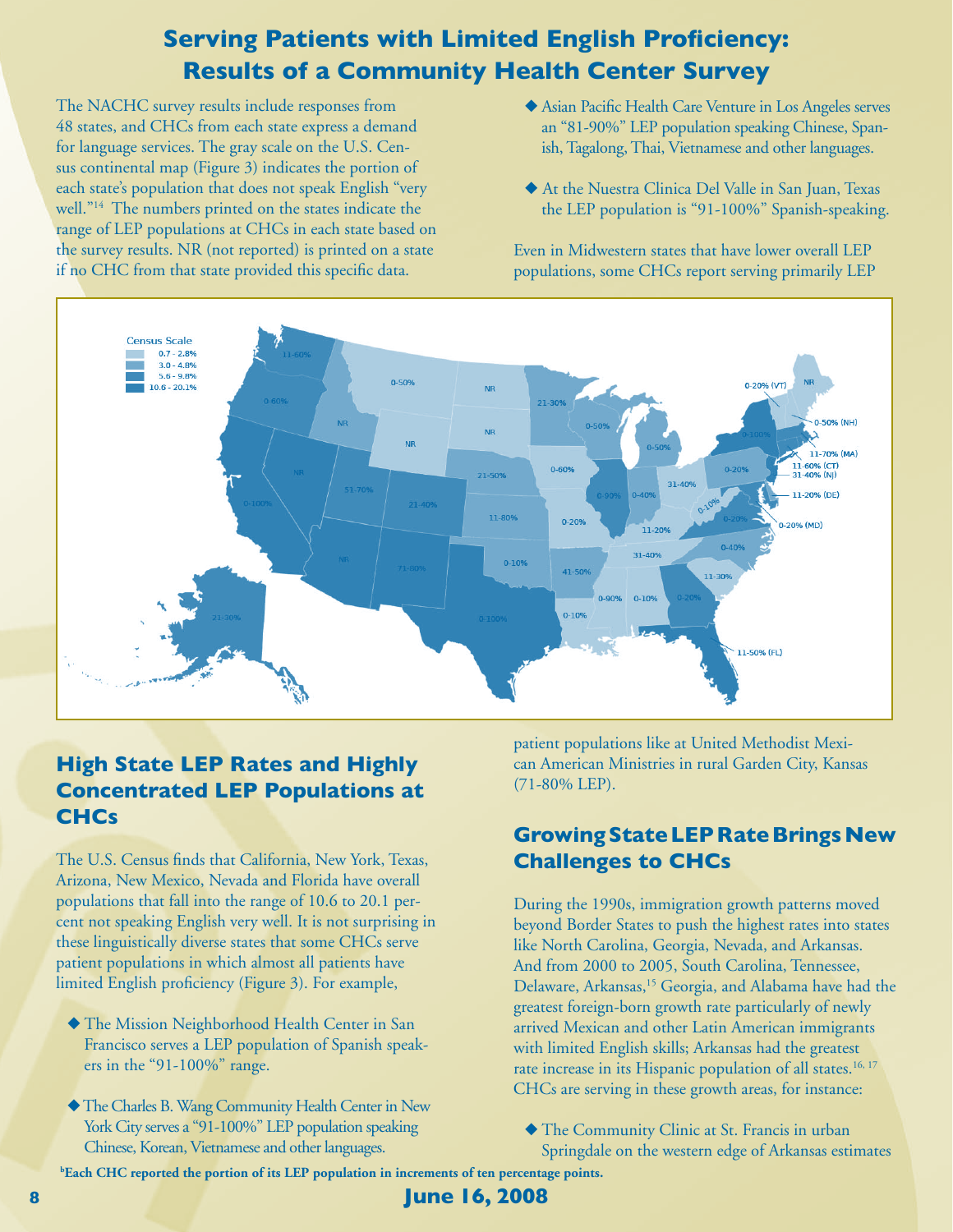that "41-50%" of their patient population are Spanish speakers with LEP; the Executive Director finds it very challenging to recruit bilingual staff so they depend on nonclinical staff for the interpretation services that they are able to offer.

- u At Eau Claire Cooperative Health in Columbia, South Carolina, "21-30%" of their patients are Spanish speakers with LEP. The Chief Operating Officer finds it somewhat challenging to recruit the appropriate staff and they too depend primarily on nonclinical staff to provide interpretation services.
- $\blacklozenge$  United Neighborhood Health Services in Nashville, Tennessee has an LEP population of "31-40%" and most often depends on bilingual clinical staff to address patient needs.
- u Greene County Health Care in Snow Hill, North Carolina finds it moderately challenging to recruit the bilingual clinical and nonclinical staff to serve their "31-40%" LEP population.

## **Low State LEP Rate But Still High Impact on CHCs**

Even in states that have a small overall population who do not speak English "very well" (according to Census figures less than 2.8 percent), urban and rural CHCs often serve communities with a high proportion of LEP patients (Figure 3). For example,

 $\blacklozenge$  Iowa as a whole only has 2.8 percent of its people speaking English less than "very well,"<sup>18</sup> yet CHCs in Iowa serve high LEP populations of Spanish and Laotian speakers: Primary Health Care in Urbandale has a "31-40%" LEP population and the rural United Community Health Center in Storm Lake has "51- 60%" of patients having LEP.

 $\blacklozenge$  Ohio has an overall state average of 2.2 percent speaking English less than "very well" while Butler County CHC reports serving an LEP population of "31 to 40 percent."

## **Urban versus Rural Need**

CHCs, whether they are located in urban or rural areas, have a demand for language services.<sup>19</sup> However, there is somewhat more demand in urban locations. Only three percent of the surveyed urban-based CHCs do not provide clinical services in a language other than English but 12 percent of rural ones do not. Additionally, more urban locations have a larger portion of LEP patients: 81 percent of urban ones versus 60 percent of rural locations have an LEP population of more than ten percent; 48 percent of urban areas versus 29 percent of rural locations have an LEP population of more than 30 percent. $\epsilon$ 

## **DIVERSE LANGUAGE NEEDS OF PATIENTS SERVED BY CHCs**

CHCs encounter patients who speak a wide variety of languages; fifteen language choices were listed as options in the NACHC survey. The portion of respondents having more than ten percent of their patients speak individual languages is listed in Figure 4.

| <b>Language Choices</b>       | Percent of CHC Respondents<br>$(\%)$ |
|-------------------------------|--------------------------------------|
| Spanish                       | 68.0                                 |
| Other Languages (unspecified) | 8.0                                  |
| Creole                        | 6.0                                  |
| <b>Vietnamese</b>             | 5.0                                  |
| <b>Chinese</b>                | 4.0                                  |
| French                        | 3.0                                  |
| <b>Russian</b>                | 3.0                                  |
| <b>Tagalong</b>               | 2.0                                  |
| Korean                        | 2.0                                  |
| Thai                          | 2.0                                  |
| Laotian                       | 1.0                                  |
| Polish                        | 1.0                                  |
| German                        | 1.0                                  |
| <b>Hindi</b>                  | 0.4                                  |
| <b>Arabic</b>                 | 0.4                                  |

**Figure 4**

**c The difference in proportions between urban and rural is significant at the 95% confidence level.**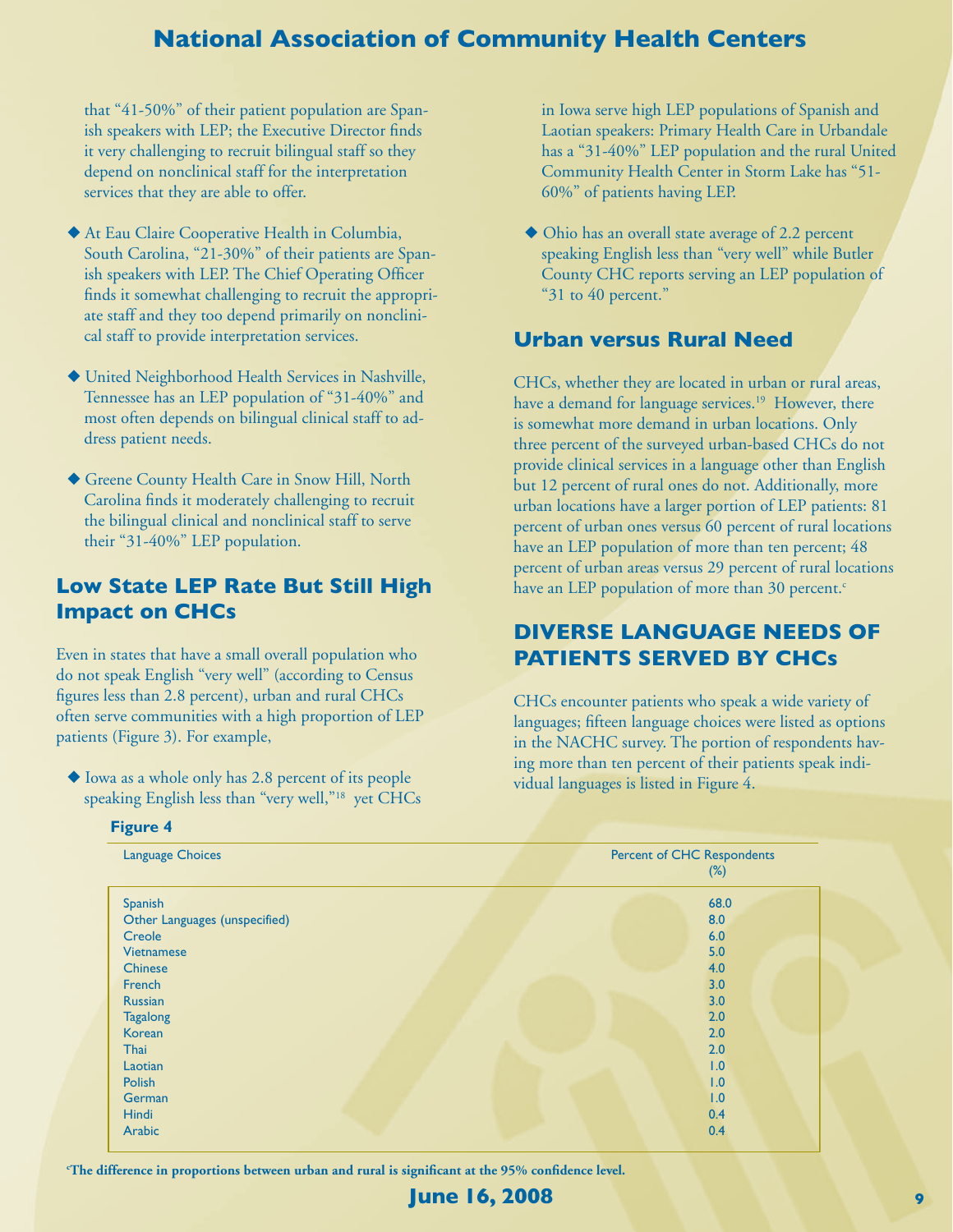Spanish-speaking patients make up the most widespread single language group; 68 percent of CHC respondents have more than ten percent of their patients speaking Spanish. Similarly, U.S. Census figures confirm, that other than English, Spanish is the language most frequently spoken at home in the United States - 62 percent of those who speak a language other than English at home speak Spanish or Spanish Creole.<sup>20</sup> However, in contrast to the U.S. population, it appears that CHCs care for a larger portion of Asian/Pacific Islander speakers.

The portion of Spanish-speakers in their patient populations varies widely among CHCs. Figure 5 displays how many of the survey respondents serve Spanish-speaking LEP populations on the spectrum from "0-10%" to "91-100%."

## **LANGUAGE SERVICE STAFF AVAILABLE AT CHCs**

In a 2001 study of CHC patient experiences, 95 percent of CHC patients reported that their clinician spoke their language and another three percent said that they were able to communicate in their own language with so meone else on the CHC staff. This contrasts with data on other service settings where twelve percent or more of patients said that they had trouble understanding their provider because of a language barrier.<sup>21</sup> For example, the Kaiser Family Foundation survey of health care experiences found that about three in ten Latinos had problems communicating with a health care provider and when Spanish was the Latinos primary language half of the patients had problems communicating with a provider.<sup>22</sup>

The current NACHC survey assesses the availability of language services at CHCs by site rather than asking patients whether their clinician speaks the same language.



**Figure 5. Number of CHC Respondents by Proportional Share of their Spanish-Speaking Patient Population (n=259)**

**Percent of Spanish Speakers in CHC Patient Population**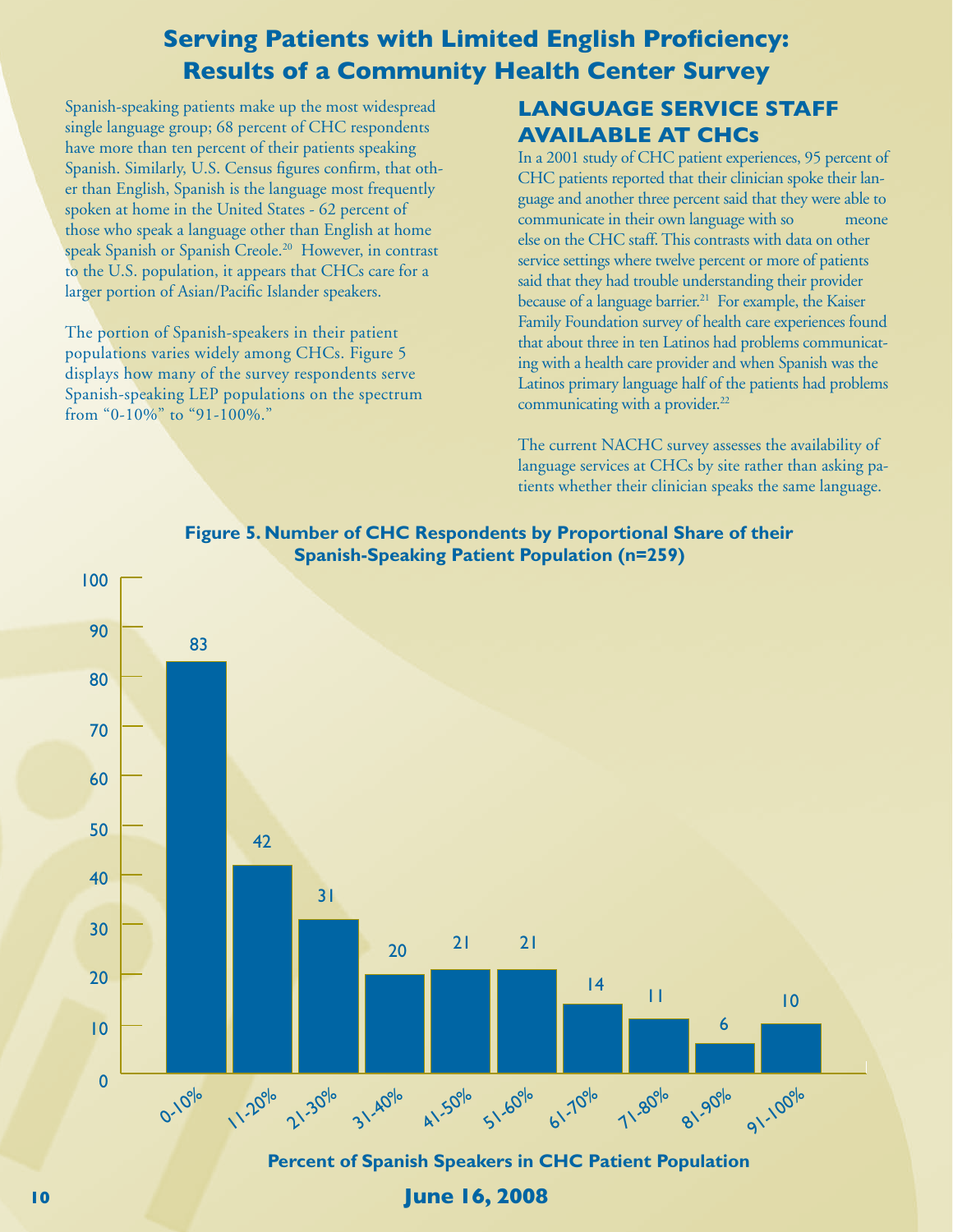Eighty-eight percent of CHCs have at least one staff member (clinical or administrative) that fluently speaks a language other than English. Figure 6 breaks these data down by the specific languages CHC staff members speak and compares these percentages with the percent of CHCs that have patients speaking those languages. More CHCs report staff with language capability for each language than report having more than ten

percent of their patients with that language. Thus there appears to be additional language capacity at CHCs even when there are lower percentages of LEP patients to be served. Almost all of the responding CHCs that have staff speaking another language have a member of the staff that speaks Spanish, which mirrors the largest LEP patient pool.

#### **Figure 6**

| Languages                         | <b>CHCs with Staff Member</b> | <b>CHCs with 10% of Patients</b> |
|-----------------------------------|-------------------------------|----------------------------------|
|                                   | Speaking Language *           | <b>Speaking Language</b>         |
|                                   | $(\%)$                        | $(\%)$                           |
| Spanish                           | 84.0                          | 68.0                             |
| Other Language Not List on Survey | 29.0                          | 8.0                              |
| French                            | 26.0                          | 3.0                              |
| <b>Chinese</b>                    | 15.0                          | 4.0                              |
| <b>Vietnamese</b>                 | 14.0                          | 5.0                              |
| Arabic                            | 13.0                          | 0.4                              |
| <b>Hindi</b>                      | 12.0                          | 0.4                              |
| Russian                           | 12.0                          | 3.0                              |
| <b>Tagalong</b>                   | 11.0                          | 2.0                              |
| Korean                            | 11.0                          | 2.0                              |
| Creole                            | 10.0                          | 6.0                              |
| German                            | 10.0                          | 1.0                              |
| Laotian                           | 19.0                          | 1.0                              |
| Thai                              | 8.0                           | 2.0                              |
| Polish                            | 5.0                           | 1.0                              |
|                                   |                               |                                  |

\* To determine this overall CHC percentage, CHCs reporting staff speaking a language were multiplied by 88% (CHCs with staff that speak another language)

The "other" languages written in as spoken by staff were numerous, but Somali and Hmong were mentioned by more CHC<sub>s</sub>:

- u African languages: Somali, Sudanese, Swahili, Amharic, languages of Ghana (e.g., Asante-Twi, Fanti), Bambara, and other African languages
- $\blacklozenge$  American Sign Language
- u European languages: Serbo-Croatian, Bosnian, Ukrainian, Greek, Romanian, Albanian, Lithuanian, Portuguese
- u Native American languages: Lakota, Otham
- u Asian/Pacific languages: Samoan, Japanese, Indonesian, Khmer, Hmong, Mien, Davaweno, Visayan
- ◆ South Asian languages: Hindi, Pakistani, Tamil, Bangladeshi, Punjabi, Farsi, Urdu, Hindko
- u Chinese dialects: Mandarin, Cantonese, Fukien, Trisanese, Shanghainese
- ◆ Latin America: Mixteco

The twelve percent of CHCs that do not have a staff member fluent in a language tend to be in rural areas, have "91-100%" of their population speaking English, and have non-physician clinical and administrative support staff sizes of 11-50 FTEs.

 Only about 57 percent of the CHCs assess the language skills of bilingual staff (clinical and/or non clinical) that provide services in non-English languages. When bilingual staffers are assessed for their language ability, few CHCs require a competency test  $(13\%)$ ,<sup>d</sup> or accreditation by an outside agency (3%). Instead they rely on their own staff's evaluation (72%).

## **RECRUITING AND PAYING BILINGUAL STAFF**

Only 29 percent of CHCs provide bilingual staff with additional incentives (e.g., compensation) to provide interpretation services over others in a comparable position. Two-thirds of the CHCs giving additional incentives use staff interpreters most frequently; this might be an employee of the practice who is hired in a dualrole (e.g., office manager who interprets) or a dedicated interpreter position.

Most of the health centers find it challenging to recruit bilingual staff: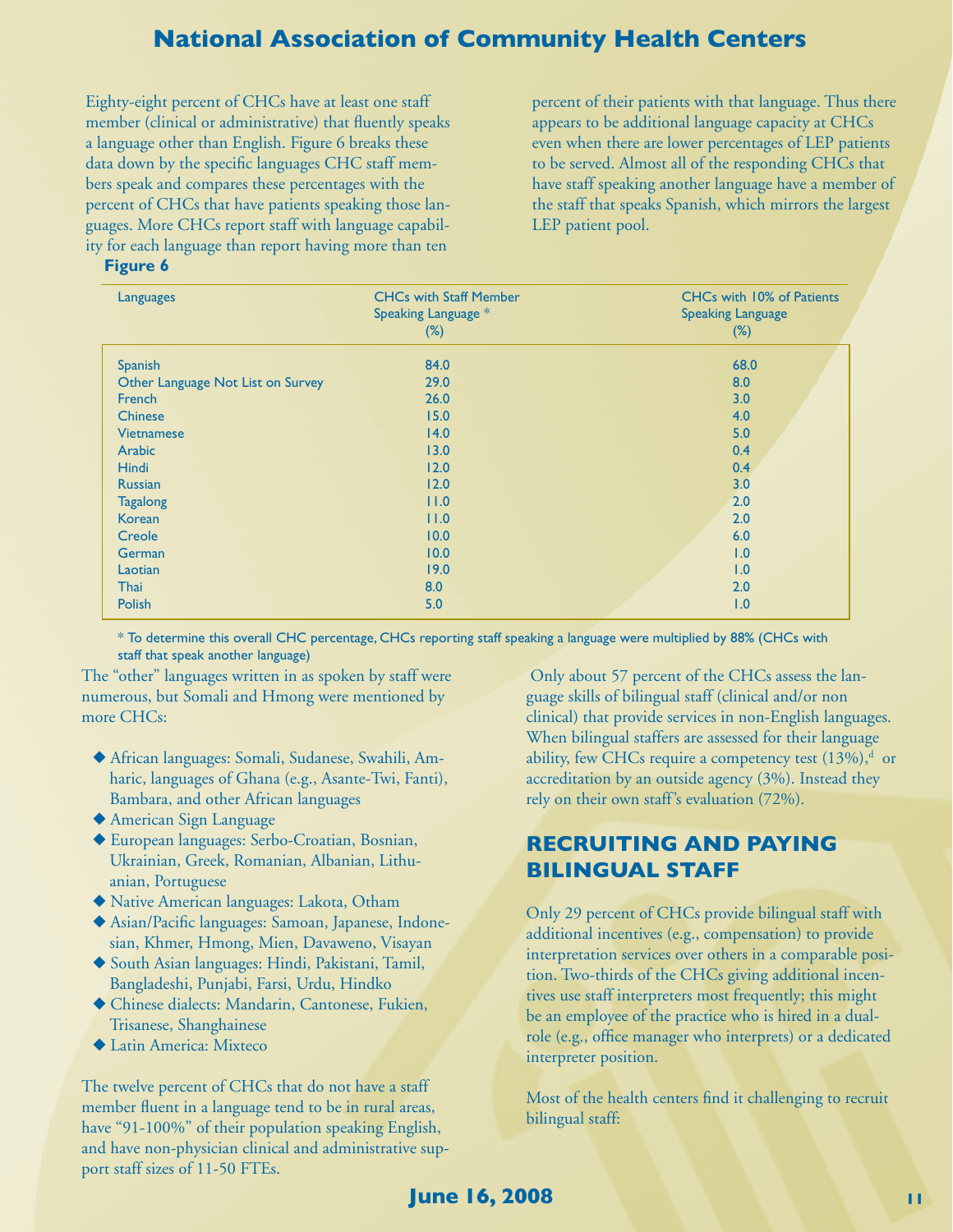- $\triangle$  31% Very challenging
- $\triangle$  32% Somewhat challenging
- $\triangle$  27% Moderately challenging
- $\triangle$  10% Not challenging at all

To find bilingual staff, CHCs use word of mouth (81%), paid advertisements (79%), staff referrals (75%), internet postings (60%), and free advertisements (38%).

## **ASSESSING NEED FOR LANGUAGE ASSISTANCE FOR INDIVIDUAL PATIENTS**

Typically, health centers inquire about a patient's need for language services during registration/intake, particularly if the center serves a more linguistically diverse population. Of the 12 percent of CHCs who answer that they do not inquire,<sup>e</sup> their patient populations are almost all English speaking (52%), all Spanish speaking (3%), or equally split between English and Spanish speakers (19%) aiding easy recognition of language needs without a specific inquiry.

Eighty-seven percent of the health centers inquire about a patient's need for language services at intake, but only 73 percent record the patient's preferred language within their medical record. Additionally, 60 percent of CHCs maintain a database on the primary languages patients speak, and three-fourths of those with a database can track this information over time. However, the survey did not distinguish whether the database includes individual patient specific needs or only tracks the portion of the population with a specific language need; each CHC may have chosen to monitor this information in different ways.

Sixteen percent of the health centers find determining a patient's need for language services difficult; this low percentage may reflect CHC experience in serving language minorities. The primary methods of staff assessment or patient self-assessment of need for help with either spoken and written language are used equally by CHCs. For example, 94 percent have staff and the patients themselves determine a patient's spoken language need during the intake assessment; only four percent prefer the staff solely to make the assessment and two percent solely by the patient. Eighty-nine percent of the CHCs make documents available to patients in their primary or preferred language. Those that do not are predominantly rural CHCs with a minimal LEP population.

## **SERVING PATIENTS IN A LANGUAGE OTHER THAN ENGLISH**

CHCs tailor their services to the needs of their patients and the resources available. To most effectively address the cultural and linguistic needs of their patients, CHCs offer a variety of language access services. Most offer a series of formal rather than ad hoc services.

## **Types of Language Services**

Centers tell us that they most frequently use the following variety of services, relying most often on bilingual clinical and nonclinical staff and staff interpreters:<sup>f</sup>

- ◆ 74% use Bilingual Non-Clinical Staff
- ◆ 59% use Bilingual Clinical Staff
- ◆ 47% use Staff Interpreters
- ◆ 27% use Telephonic and/or Video Services
- ◆ 24% use Ad hoc Interpreters (e.g., family members)
- ◆ 15% use External Language Agencies
- ◆ 8% use Community Language Banks
- ◆ 3% use Volunteers (e.g., students, AmeriCorps member)

Six percent of the responding health centers only relied on ad hoc interpreters for their occasional needs for interpretation and none relied solely on volunteers.

## **Staffing Models**

Health centers with LEP patients use different staffing combinations to provide the needed language services. The frequency of using these distinct staffing models follows, and the brackets include the average range of their LEP population:

- $\triangle$  25%–Bilingual health care provider + bilingual nonclinical staff + staff interpreter
- ◆ 25%–Bilingual health care provider + bilingual nonclinical staff
- $\triangle$  13%–Bilingual nonclinical staff + staff interpreter
- $\triangle$  10%–Bilingual nonclinical staff
- ◆ 7%–Bilingual health care provider
- $\triangle$  6%–Staff interpreter
- $\triangle$  2%–Bilingual health care provider + staff interpreter

**d For example American Translators Association, American Medical Interpreters/Translators Association. e 32 centers out of 262 answering question.**

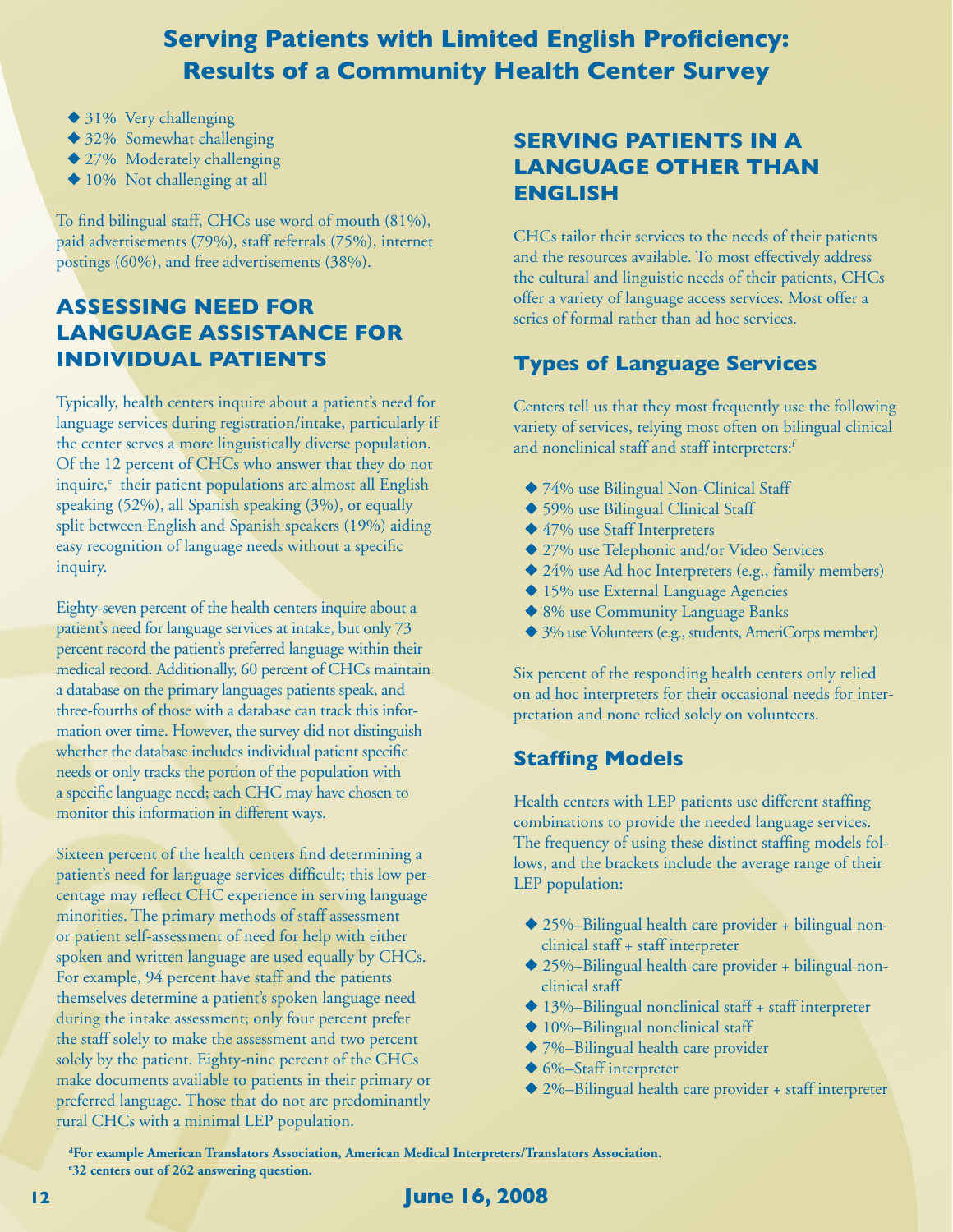Some but not all of these CHCs supplement their staffing model with a variety of external sources such as external language agencies and telephonic services. Eleven percent of the CHCs does not have bilingual staff and therefore depends on sources such as ad hoc interpreters of family and friends, telephonic services, external language agencies and/or volunteers. These CHCs have an average range of LEP penetration of 9-19% LEP which is much less than that of the CHCs with dedicated bilingual staff or interpreters.

## **Daily Provision of Language Services**

Eighty-four percent of the CHCs provide clinical services daily to LEP patients in non-English languages by utilizing bilingual clinical staff without the aid of an interpreter (Figure 7). This compares to a nationwide survey of hospitals that revealed that only 63 percent of hospitals are seeing LEP patients regularly and then often only weekly rather than daily.<sup>23</sup>

Forty-five percent of the CHCs provide clinical services to "more than ten patients" a day (Figure 7). Another 39 percent see from "one to ten" LEP patients a day. Ten percent were unsure of their daily LEP patient visit numbers. Twice as many urban sites (67%) as rural ones (33%) serve "more than ten" LEP patients daily without the aid of an interpreter.

## **CHCs of All Sizes Serve LEP Populations**

As noted earlier, 75 percent of all of the responding CHCs serve patient populations with more than ten percent having LEP. CHCs with large and small numbers of non-physician support staff serve a substantial portion of LEP patients, illustrating that language service needs are not concentrated solely in large CHCs. The percentage of CHCs that serve an LEP population of more than 10% by staffing level follows:

- ◆ 75 % of all CHCs surveyed
- ◆ 62% of CHCs with less than 10 FTEs of non physician support staff
- ◆ 75% of CHCs with 11-25 FTEs
- ◆ 55% of CHCs with 26-50 FTEs
- $\blacklozenge$  69% of CHCs with 50-100 FTEs
- ◆ 87% of CHCs with over 100 FTEs

The difference in these proportions is significant only in comparing CHCs with support staff over 100 FTEs to CHCs with 26-50 FTEs, but not with any other staffing level.9 Thus there is not a consistent pattern emerging that would show that the portion of CHCs increases as staff size increases.

The overall percentage of CHCs that serve an LEP population of "more than 30 percent" is 40 percent. Separating CHCs by staffing level also reveals no significant difference in the portion of CHCs that serve a patient population where about one in three has LEP:

- $\triangle$  40% of all CHCs surveyed
- ◆ 31% of CHCs with less than 10 FTEs of non-physician support staff
- $\triangle$  45% of CHCs with 11-25 FTEs
- $\triangle$  28% of CHCs with 26-50 FTEs



#### **Figure 7. Percentage of CHCs Whose Bilingual Clinical Staff Provide Interpretation Directly to LEP Patients Without Aid of an Interpreter (n=237)**

**f CHCs could provide multiple answers and thus the percentages to not add to 100%.**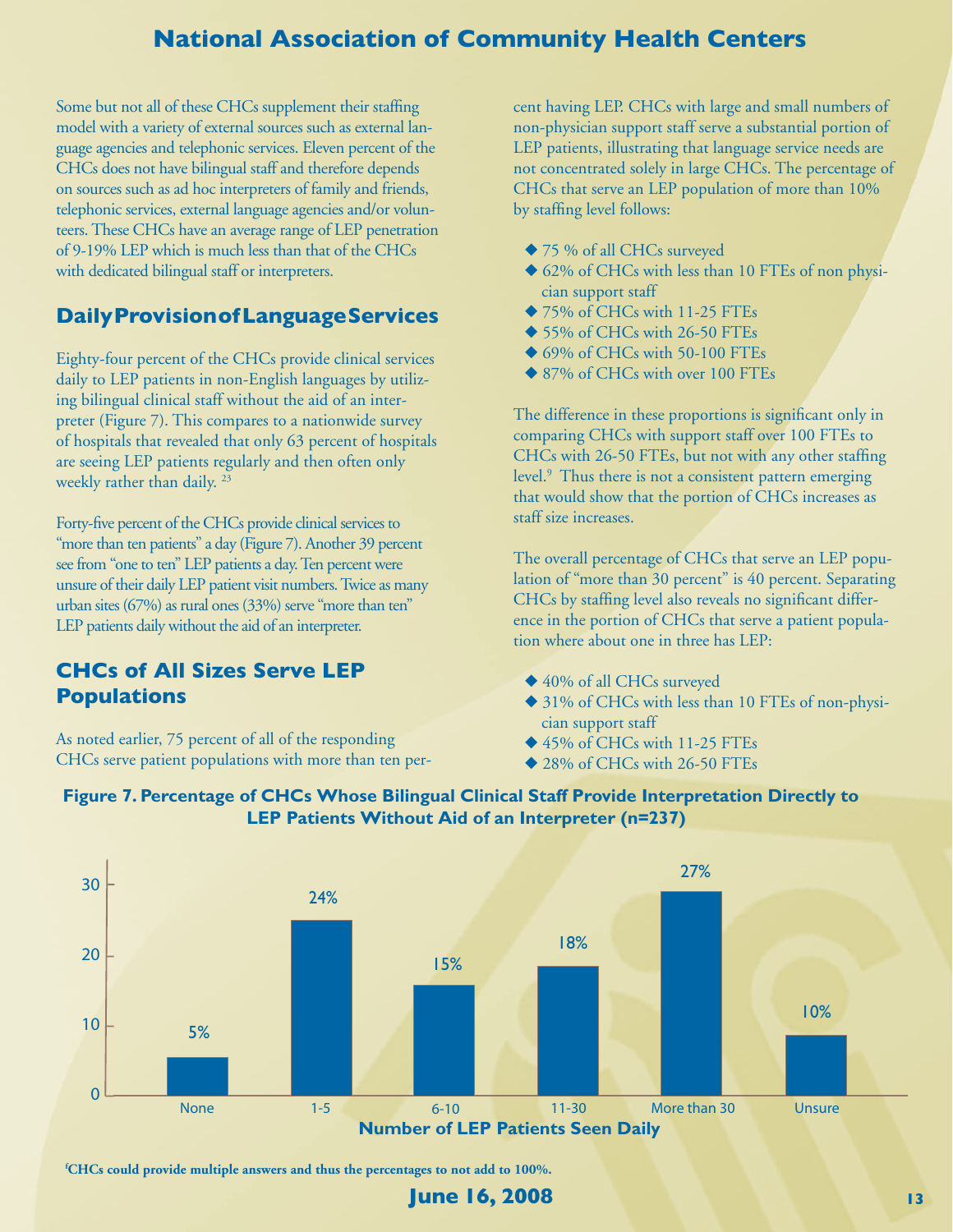- $\triangle$  36% of CHCs with 50-100 FTEs
- ◆ 49% of CHCs with over 100 FTEs

## **IMPACT OF LEP PATIENTS ON PATIENT CARE VISIT LENGTH**

When asked how much time do staffs normally spend with an English-speaking patient, the survey respondents report that 42 percent of their patient visits were for 15 to 20 minutes (Figure 8a). This is consistent with national data on the average length of patient visits in primary care practice in which the mean visit length for adults is 16 minutes in one study and the

median 15.7 minutes in another; visits lengthen with the number of procedures (e.g., Pap smear) and patient complexity.<sup>24</sup>

Next CHCs were asked approximately how much additional time does it take to care for an LEP patient versus a non-LEP patient requiring similar care. Eighty-five percent of the responding CHCs say LEP patients require more time, generally five to 30 minutes more than a typical English-speaking patient visit (Figure 8b). Ten percent of CHCs say that serving LEP patients required no extra time; these CHCs tend to have a smaller English speaking population (less than 50 percent) and thus may have sufficient bilingual staff.



**Figure 8a. Estimated Time Spent with English-Speaking Patients Per Visit by CHCs (n=173)**

**Figure 8b. Additional Time Required for LEP Patients Per Visit by CHCs (n=173)**



 **9Significant at 95% confidence level.**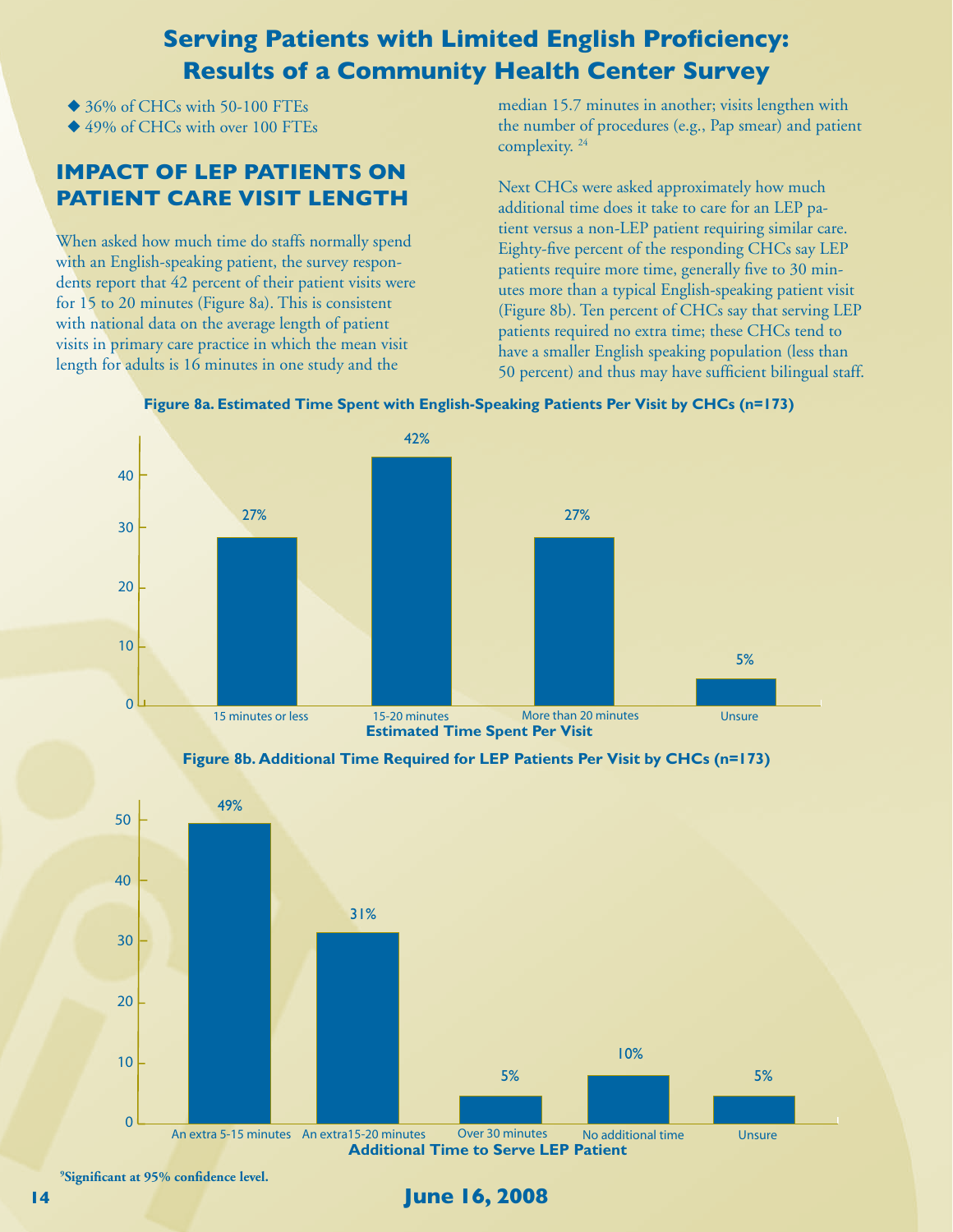## **LIMITED REIMBURSEMENT BUT CONSIDERABLE COSTS FOR LANGUAGE SERVICES**

Only five percent of the CHC respondents say that they receive direct reimbursement for language services. No question was asked whether reimbursement for language services is included in the centers' general reimbursement for Medicaid. The health centers were asked how they pay for the language services that they provide:

- ◆ 55% Health center funds for staff
- ◆ 38% Per hour charges (e.g., interpretation)
- $\triangle$  16% Subscription or retainer to an external agency
- $\triangle$  18% Other (not described)
- $\triangle$  8% Unsure
- $\triangle$  3% Annual or monthly support payment (e.g., contribution to language bank).<sup>h</sup>

On the survey, the responding health centers estimate that the total aggregate costs (gross, not net) to their health centers for providing language services is more than \$45 million. This is an estimate for approximately one-quarter of all Section 330 grantees (250 respondents/1002 Section 330 grantees). This estimate contrasts with the \$24 million allocated to translation and interpretation according to the Health Resources and

Services Administration Uniform Data System national report for all 1002 grantees.<sup>25</sup> HRSA data may underestimate the full cost of providing language services as the full costs associated with recruiting, training and supporting bilingual staff not specifically designated as translators or interpreters may not be included. Additionally, the aggregate costs reported on the survey are inclusive of all staff costs (including benefits), supplies, office space, and forms.

Eighteen percent of the respondents report that they have no aggregate costs for language services while others find that it costs millions of dollars a year (Figure 9). Further definition of the actual costs associated with language access services will help make a case for additional reimbursement. Twenty percent of the respondents were unwilling to make an estimate.

In addition to their staff costs, CHCs pay others for language assistance. The survey respondents estimate that they pay out \$2.6 million for interpretation and translation (including \$1.3 million just for interpretation services); the survey sample makes up about one quarter of all Section 330 grantees. Figure 10 displays the range of payments that centers make in a year for these services. Forty-two to fifty percent of the respondents say they have no external payments for translation and interpretation

#### **Figure 9**

| Dollar Range of Total Aggregate Costs | <b>Distribution of CHCs</b><br>$(\%)$ | Average Payment within Dollar Range<br>$\left( \text{\$}\right)$ |
|---------------------------------------|---------------------------------------|------------------------------------------------------------------|
| \$0                                   | 18.0                                  | $\mathbf{0}$                                                     |
| $$100-1,000$                          | 7.0                                   | 519                                                              |
| $$1,001-10,000$                       | 11.0                                  | 5,726                                                            |
| $$10,001 - 50,000$                    | 12.0                                  | 30,056                                                           |
| $$50,001-100,000$                     | 9.0                                   | 92,130                                                           |
| $$100,001 - 500,000$                  | 16.0                                  | 267,811                                                          |
| $$500,000+$                           | 5.0                                   | 2,443,331                                                        |
| <b>Unsure</b>                         | 20.0                                  |                                                                  |
| Volunteer/In-Kind/Other               | 0.4                                   |                                                                  |

**h CHCs could provide multiple answers and thus the percentages do not add to 100%.**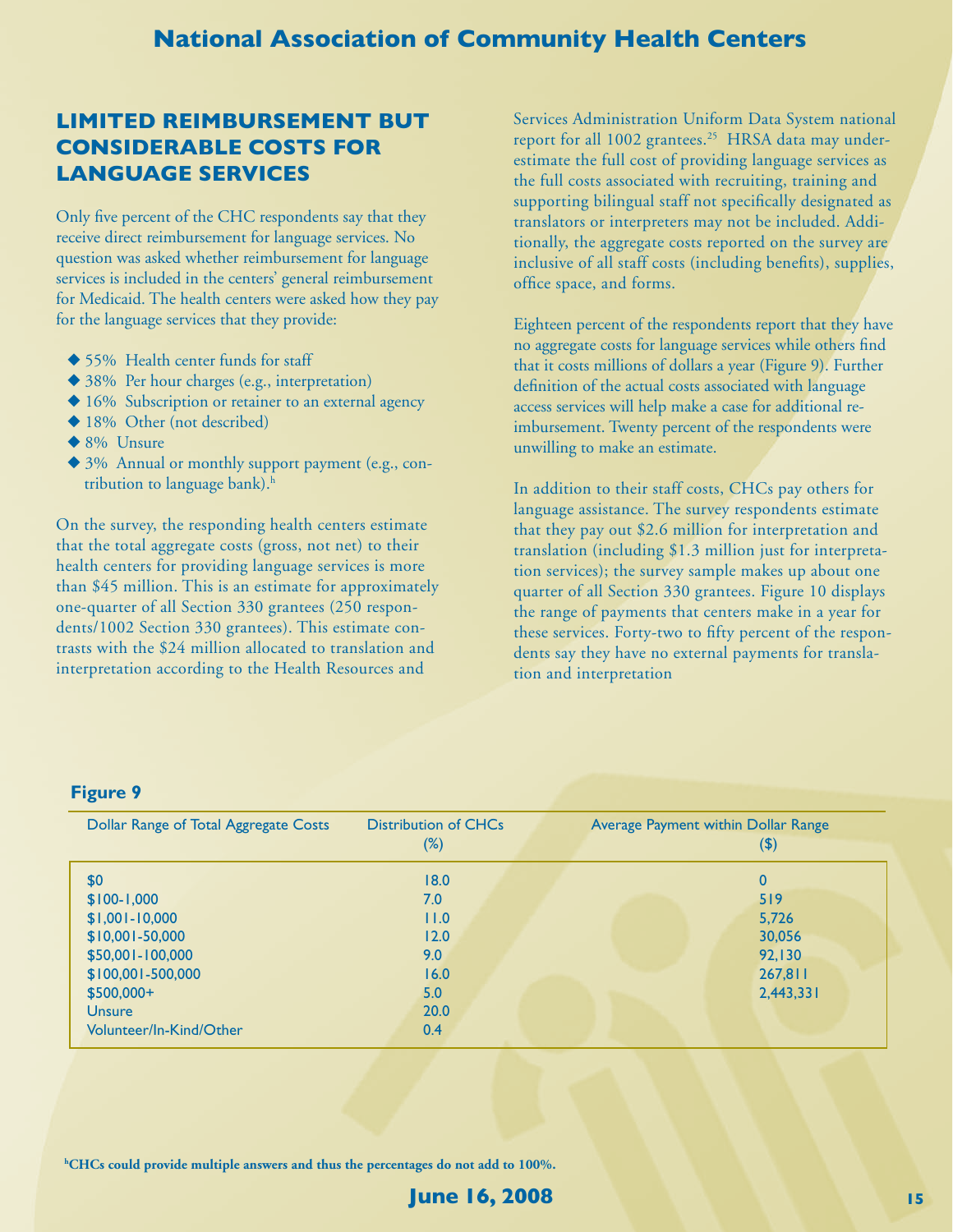| External Payment for Materials & Interpretation (n=250) |             | External Payment for Interpretation Services Only (n=250) |        |                                     |
|---------------------------------------------------------|-------------|-----------------------------------------------------------|--------|-------------------------------------|
| Dollar Range                                            | <b>CHCs</b> | Average Payment within Dollar Range CHCs                  |        | Average Payment within Dollar Range |
|                                                         | $(\%)$      | $($ \$)                                                   | $(\%)$ | $(\$)$                              |
| \$0                                                     | 42.1        | $\mathbf 0$                                               | 50.0   | $\mathbf 0$                         |
| $$100-1,000$                                            | 12.5        | 558                                                       | 12.0   | 365                                 |
| $$1,001-10,000$                                         | 17.7        | 5.029                                                     | 14.0   | 3,470                               |
| $$10,001 - 50,000$                                      | 10.0        | 26,748                                                    | 8.0    | 25,902                              |
| $$50,000+$                                              | 3.9         | 180,000                                                   | 3.0    | 103,428                             |
| <b>Unsure</b>                                           | 10.2        | 11.0                                                      |        |                                     |
| Volunteer/In-Kind/Other                                 | 3.5         | 2.0                                                       |        |                                     |

## **BARRIERS FACED IN PROVIDING LANGUAGE SERVICES**

Lack of reimbursement and lack of tools and training resources are the major barriers that at least half of CHCs cite as impeding their efforts to provide adequate language services to patients. Ninety-five percent of CHCs do not receive any direct reimbursement for language services (e.g., from Medicaid or other state/local government programs, private payers, or others). Seventy-one percent of CHCs found it "challenging" to obtain community level data to help design their language service programs although only 12 percent of these rated this as "very challenging."

The portion of CHCs that cites these as "very important" barriers to providing language services follows:

 $\triangle$  46% Lack of reimbursement

**Figure 10**

- ◆ 39% Lack of tools and resources for training
- ◆ 20% Lack of community-level data on language needs
- $\triangle$  12% Lack of identification of patient needs before arrival for an appointment (e.g., language database)
- $\triangle$  11% Lack of staff comfort in asking questions about primary language needs.<sup>i</sup>

Only 25 percent of CHCs report that they do not face any barriers in providing language services. These CHCs do not have a common profile although more than half are rural: about four out of 10 are rural with an English speaking population; another one out of 10 are rural with less than 60% speaking English; about one out of 10 are urban with an English speaking population; two out of 10 are urban with less than 60% speaking English. CHCs serving an all English-speaking population do not face the barriers others do. Some CHCs with a high LEP population may already have adapted to the situation and find it easy to recruit bilingual staff.

## **TOOLS AND TRAINING RESOURCES NEEDED**

The portion of CHCs that rate as "very important" specific tools and training programs, which they would find useful to improve their language services, follows:

- ◆ 52% Model approaches/best practices for providing language services
- ◆ 46% Packaged in-service training programs
- ◆ 45% Resources for accrediting interpreters
- ◆ 42% Self-Assessment tools
- $\triangle$  39% Translation assistance
- $\triangle$  22% Case Studies<sup>j</sup>

A sizeable percentage of CHCs (10-20 percent) are unsure if they would find these tools helpful; additional descriptive information on the survey might have clarified the usefulness of these programs.

With respect to the content of any training, more CHCs identify cultural competency as a needed training component. The following percentage of CHCs rate the content options as "very important:"

- $\triangle$  63% Cultural competency training
- ◆ 40% Methods of how to respond to patients who do not speak English
- ◆ 36% Data collection methods on primary language from patients
- $\blacklozenge$  37% How to use language datak

Thirty percent of CHCs indicate that they are engaged in specific initiatives to improve the provision of language services at their health centers. Four out of five of these CHCs are willing to share lessons learned from their language initiatives with others.

**i CHCs could provide multiple answers and thus the percentages do not add to 100%. j CHCs could provide multiple answers and thus the percentages do not add to 100%.**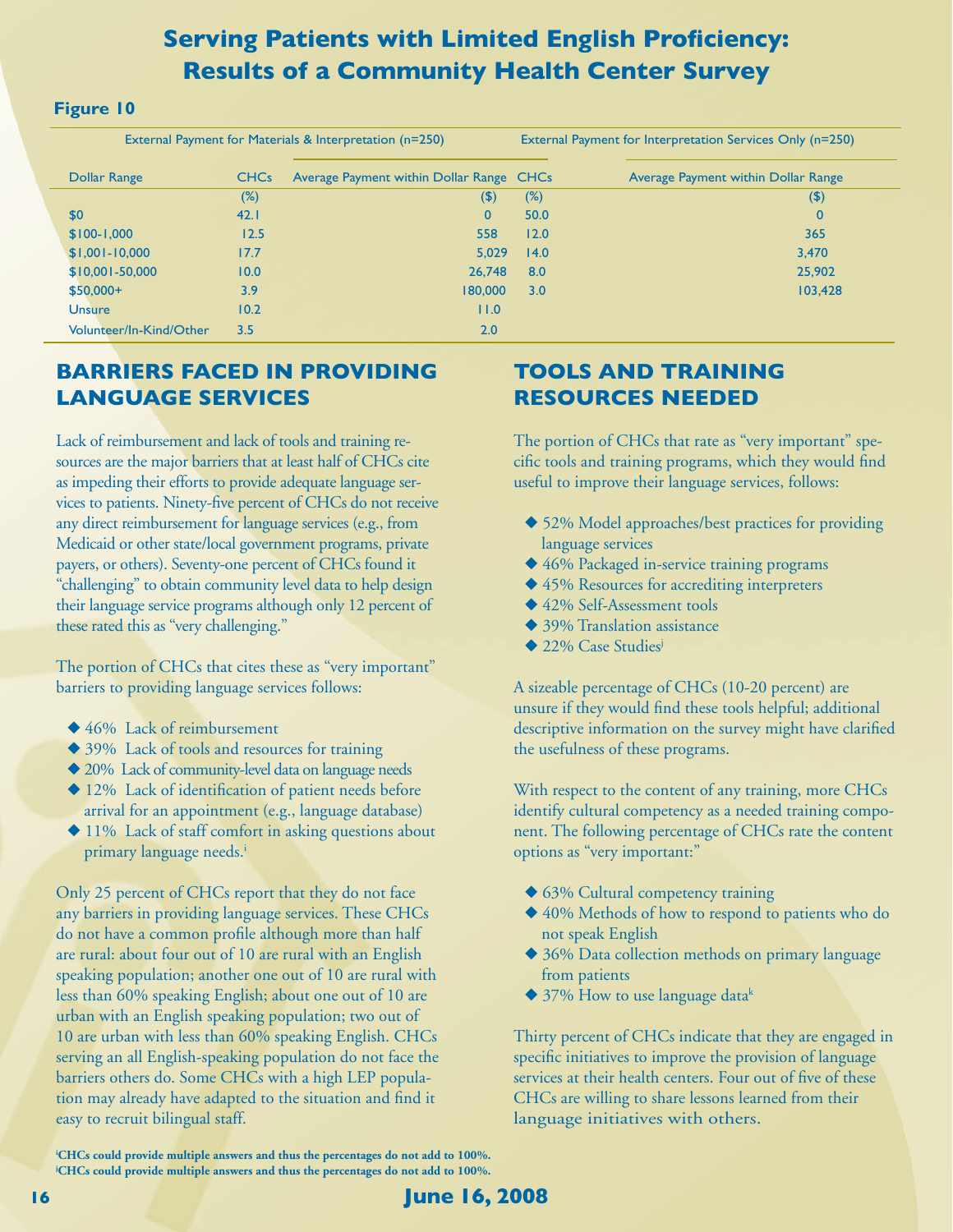## **CONCLUSION**

CHCs have historically provided a safety net for persons with LEP. Many CHCs are located in communities with larger and long-standing populations; these have more developed bilingual staff and other language resources. Other CHCs have to adapt to newly emerging immigration patterns and growing need for bilingual staff and interpreters. In both cases, the cost of providing language access services is considerable.

Under Title VI of the Civil Rights Act of 1964, discrimination on the basis of national origin is prohibited for any recipient of federal funding.<sup>26</sup> The U. S. Department of Health and Human Services (DHSS) clarified this in a memorandum to affirm that denial or delay of care because of language barriers constitutes discrimination. Furthermore, language barriers compromise the health of patients.<sup>27</sup> U.S. Census data clarify that 60 to 64 percent of LEP citizens are citizens and documented immigrants,28 yet legal immigrants are not eligible for federally matched Medicaid assistance during their first five years of residence. States also determine which language services will be reimbursed within their state.

A recent study by the Center for Studying Health System Change notes the lack of adequate resources in local com-

munities to remove barriers to care for linguistically isolated groups. To alleviate the strained safety net, they recommend that the federal government consider revisiting the reimbursement limits placed on providing care to immigrants within five years of their entry into the United States.<sup>29</sup> Although in 2000, the Centers for Medicare & Medicaid Services conveyed to states that language services could be included as an optional covered service for Medicaid and SCHIP, only 12 states and the District of Columbia have done so.<sup>30</sup> Medicare does not now pay for language services. Expanded reimbursement for CHC language services and bilingual staff would help health centers further diminish language barriers in communities across the country.

#### **APPENDIX:**

Survey Methods and Respondent Characteristics

FQHCs that are members of the National Association of Community Health Centers (NACHC) were asked to respond to an online survey on language services. The response rate is 40 percent with one response per CHC. Responses were received from all states except Wyoming and Maine; both Wyoming and Maine provide direct reimbursement for language services to certain providers.

This is a convenience sample but is similar to all Section 330 grantees based on descriptors derived from the Health Re-

|                                                                | LEP Sample (n=251) |      |                  | National Rollup (n=1002) |  |
|----------------------------------------------------------------|--------------------|------|------------------|--------------------------|--|
|                                                                | # of Respondents   | %    | # of Respondents | %                        |  |
| <b>Type of Location</b>                                        |                    |      |                  |                          |  |
| <b>Urban</b>                                                   | 119                | 47.8 | 526              | 52.5                     |  |
| <b>Rural</b>                                                   | 130                | 52.2 | 476              | 47.5                     |  |
| Patient Population Size *                                      |                    |      |                  |                          |  |
| Less than 5,000 users                                          | 102                | 41.0 | 489              | 48.8                     |  |
| $5,001 - 10,000$                                               | 75                 | 30.1 | 279              | 27.8                     |  |
| 10,001-20,000                                                  | 63                 | 25.3 | 198              | 19.8                     |  |
| 20,001-50,000                                                  | 9                  | 3.6  | 36               | 3.6                      |  |
| 50,001 and up                                                  |                    |      |                  |                          |  |
| Receives Migrant Health Center Grant **                        | 34                 | 13.6 | 140              | 14.0                     |  |
| Delivery Method of Interpretation/Translation +                |                    |      |                  |                          |  |
| <b>Provided by Grantee</b>                                     | 230                | 91.9 | 894              | 89.2                     |  |
| <b>By Referral/Grantee Pays</b>                                | 56                 | 22.5 | 234              | 23.4                     |  |
| By Referral Grantee Doesn't Pay                                | 66                 | 26.5 | 294              | 29.3                     |  |
| * Derived from UDS Table 3a data                               |                    |      |                  |                          |  |
| ** Derived from list of sites and their grants from UDS Rollup |                    |      |                  |                          |  |
| † Derived from UDS Table 2 line number 49                      |                    |      |                  |                          |  |

#### **Figure AP 1**

**k CHCs could provide multiple answers and thus the percentages do not add to 100%.**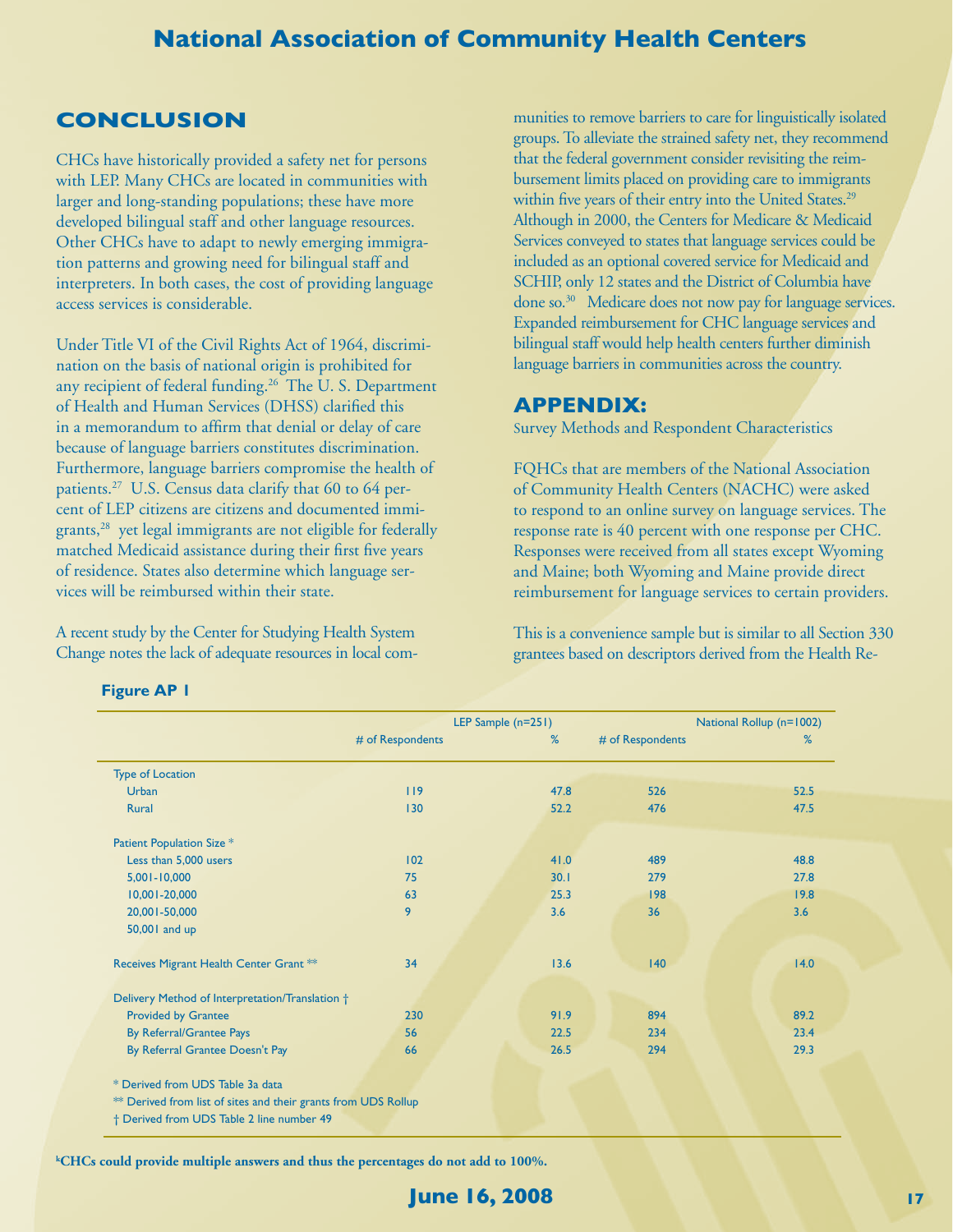sources and Services Administration's Uniform Data System although patients who might need language services are somewhat over-represented in the sample centers:

- $\blacklozenge$  There is not a significant difference between the survey respondents and 1002 grantees reporting in the Uniform Data System on rural/urban distribution, the portion of centers receiving migrant health grants or on any delivery method for interpretation/translation (Figure AP-1).<sup>1</sup>
- $\blacklozenge$  The sample under-represents the smallest CHCs (less than 5000 users) (AP-1), but there is not a significant difference for other size categories. Based on the survey results, the smallest CHCs, as assessed by FTE increments, did not differ signifi-

cantly from larger CHCs in the portion having the same degree of LEP penetration in the patient population.

- $\blacklozenge$  The sample somewhat over-represents Hispanic patients and the portion of patients best served in a language other than English. While the percentage difference is small, these differences are statistically significant (AP-2). Thus there may be a somewhat higher availability of language services in the sample centers.
- $\blacklozenge$  AP-3 shows a similar profile for the survey sample of centers and all Section 330 grantees on degree of poverty and insurance source.

#### **Figure AP 2**

|                                                         | LEP Sample (n=251) |       | National Rollup (n=1002) |       |
|---------------------------------------------------------|--------------------|-------|--------------------------|-------|
|                                                         | # of Patients      | %     | # of Patients            | %     |
| Number of Patients *                                    |                    |       |                          |       |
| Total Asian/Hawaiian/Pacific Islander                   | 133,601            | 3.2   | 493,415                  | 3.3   |
| <b>Black/African American</b>                           | 835,991            | 19.7  | 3.242.746                | 21.6  |
| American Indian/Alaska Native                           | 37,357             | 0.9   | 161,258                  | 1.1   |
| White                                                   | 1,455,555          | 34.4  | 5,131,206                | 34.1  |
| Hispanic or Latino                                      | 1,519,140          | 35.9  | 5,099,259                | 33.9  |
| Unreported / Refused to report                          | 250,361            | 5.9   | 906.239                  | 6.0   |
| <b>Total</b>                                            | 4,232,005          | 100.0 | 15,034,123               | 100.0 |
| Patients best served in a language other than English * | 1,323,473          | 31.2  | 4.349.357                | 28.9  |
| * Derived from UDS Table 3b data                        |                    |       |                          |       |

**Figure AP 3**

|                                         |               | LEP Sample (n=251) |               | National Rollup (n=1002) |  |  |
|-----------------------------------------|---------------|--------------------|---------------|--------------------------|--|--|
|                                         | # of Patients | % of Known         | # of Patients | % of Known               |  |  |
| Income as Percent of Poverty Level*     |               |                    |               |                          |  |  |
| 100% and Below                          | 2,363,792     | 69.7               | 8,204,840     | 70.7                     |  |  |
| $101 - 150%$                            | 486,971       | 14.4               | 1,694,087     | 14.6                     |  |  |
| 151-200%                                | 250,961       | 7.4                | 768,982       | 6.6                      |  |  |
| Over 200%                               | 289,012       | 8.5                | 945,222       | 8.1                      |  |  |
| <b>Unknown</b>                          | 841,269       |                    | 3,420,992     |                          |  |  |
| <b>Total Known</b>                      | 3,390,736     |                    | 11,613,131    |                          |  |  |
| Principal Third Party Insurance Source* |               |                    |               |                          |  |  |
| None/Uninsured                          | 1,675,95239.6 |                    | 5,988,53739.8 |                          |  |  |
| <b>Total Medicaid</b>                   | 1,518,43435.9 |                    | 5,275,93735.1 |                          |  |  |
| <b>Medicare</b>                         | 326,128       | 7.7                | 1,134,2517.5  |                          |  |  |
| <b>Total Public Insurance</b>           | 89,787        | 2.1                | 346,537       | 2.3                      |  |  |
| <b>Private Insurance</b>                | 621,704       | 14.7               | 2,288,861     | 15.2                     |  |  |
| <b>Total</b>                            | 4,232,005     |                    | 15,034,123    |                          |  |  |
| * Derived from UDS Table 4 data         |               |                    |               |                          |  |  |

**l The difference in proportions was examined for significance at the 95% confidence level.**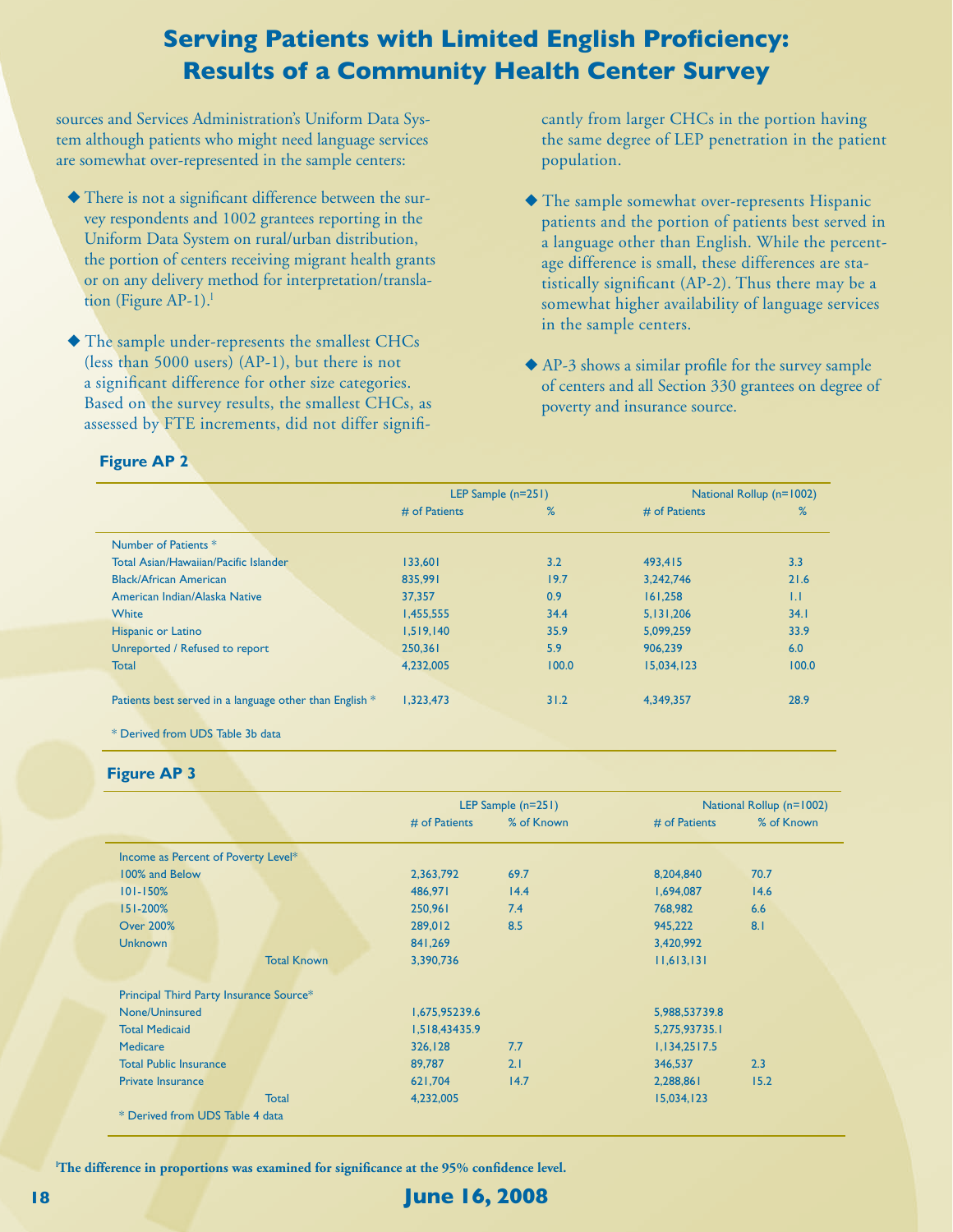#### **ENDNOTES**

1 Roby D, Rosenbaum S, Hawkins D, Zuvekas A. Exploring Healthcare Quality and Effectiveness at Federally-Funded Community Health Centers: Results from the Patient Evaluation Report System (1993-2001). Bethesda, MD: NACHC, March 2003.

2 Kaiser Family Foundation. Race, Health Care and the 2004 Elections: Ethnicity and Health Care, October 2004. Available at www.kff. org/minorityhealth/7187.cfm.

<sup>3</sup>Youdelman M. Medicaid and SCHIP Reimbursement Models for Language Services. 2007 Update. Washington, DC: National Health Law Program, March 2007.

4 Kaiser Commission on Medicaid and the Uninsured (KCMU). Karyn Schwartz and Samantha Artiga, Access to Health Insurance Coverage and Care for Low-Income Non-Citizen Adults. (Report #7651), June 2007. Available at www.kff.org/kcmu.

5 Institute of Medicine, Board on Health Sciences Policy. Unequal Treatment: Confronting Racial and Ethnic Disparities in Health Care. Washington, DC: National Academy Press, 2003.

6 Fiscella K, Franks P, Doescher MP, Saver BG. Disparities in Health Care by Race, Ethnicity, and Language among the Insured: Findings from a National Sample. Med Care. 2002 Jan;40(1):52-9.

7 NACHC, About Health Centers. Available at www.nachc.com/about/aboutcenters.asp and Health Resources and Services Administration (HRSA), Bureau of Primary Health Care (BPHC). National Rollup Report, Calendar Year 2006 Data, Section 330 Grantees Uniform Data System (UDS). UDS Table 3b Patients by Race/Ethnicity/Language. Available at http://bphc.hrsa.gov/uds.

8 HRSA, BPHC. 2006 UDS Table 4: Patients by Socioeconomic Characteris tics, and U.S. Department of Health and Human Services. The 2007 HHS Poverty Guidelines. Available at http://aspe.os.dhhs.gov/poverty/07poverty.shtml Accessed 3/16/08.

9 HRSA, BPHC. 2006 UDS Table 3b Patients by Race/Ethnicity/Language.

<sup>10</sup>Data provided by Shira Gitmer, NACHC using site specific 2006 UDS data.

11HRSA, BPHC. 2006 UDS Table 2 Services Offered and Delivery Method.

12HRSA, BPHC. 2006 UDS List of Grantees.

<sup>13</sup>KCMU. Schwartz and Artiga, op.cit., June 2007.

14U.S. Census Bureau. American Factfinder, People M1603. Percent of People 5 Years and Over Who speak English Less Than "Very Well" 2006 American Community Survey. Available at http://factfinder.census.gov.

<sup>15</sup>Capps R, Fix ME, Passel JS. The Dispersal of Immigrants in the 1990s. Washington, DC: Urban Institute Immigration Studies Program, Nov 2002.

<sup>16</sup>Capps R, Henderson E, Kasarda JD, Johnson JH, Appold SJ, Croney DL, Hernandez DJ, Fix ME. A Profile of Immigrants in Arkansas. Washington, DC: The Urban Institute, April 3, 2007. Available at www.urban.org/url.cfm?ID=411441.

<sup>17</sup>Urban Institute. Arkansas is Home to Nation's Fastest-Growing Hispanic Population. Washington, DC: The Urban Institute, April 3, 2007. Available at www.urban.org/url.cfm?ID=901061.

18U.S. Census Bureau. American Factfinder. R 1603. Percent of People 5 Years and Over Who Speak English Less Than "Very Well," 2006 American Community Survey. Available at http://factfinder.census.gov.

<sup>19</sup>Suburban values have been combined with urban and frontier with rural for this analysis.

20U.S. Census Bureau. American Factfinder. 2005 American Community Survey S1601: Language Spoken at Home. Available at http:// factfinder.census.gov.

21Roby D, Rosenbaum S, Hawkins D, Zuvekas A. op. cit., March 2003.

<sup>22</sup>Kaiser Family Foundation. Race, Health Care and the 2004 Elections: Ethnicity and Health Care, October 2004. Available at www.kff. org/minorityhealth/7187.cfm.

<sup>23</sup>Health Research & Educational Trust. Hospital Language Services for Patients with Limited English Proficiency: Results from a National Survey, 2006. Available at www.hret.org/languageservices.

<sup>24</sup>Blumenthal D, Causino N, Chang Y et al. The Duration of Ambulatory Visits to Physicians. Journal of Family Practice 48(4):264-77, April 1999; Tai-Seale M, McGuire TG, Zhang W. Time Allocation in Primary Care Office Visits. Health Services Research 42(5):1871- 94, Oct 2007.

25HRSA, BPHC. 2006 UDS Table 8B: Enabling Services line 8 Translation/Interpretation.

<sup>26</sup>Perkins J, JD, MPH. Ensuring Linguistic Access in Health Care Settings: An Overview of Current Legal Rights and Responsibilities. Kaiser Commission on Medicaid and the Uninsured. Washington, DC: The Henry J. Kaiser Family Foundation, August 2003; Leifer J and Glomb M. Providing Services to Limited English Proficient (LEP) Patients. Information Bulletin #4. Bethesda, MD: NACHC, March 2004.

<sup>27</sup>Flores G, MD. Language Barriers to Health Care in the United States. The New England Journal of Medicine, 355:3, July 20, 2006. <sup>28</sup>Personal communication from Mara Youdelman, National Health Law Program.

29Shaiti AB, Hurley RE, Katz A. Stretching the Safety Net to Serve Undocumented Immigrants: Community Responses to Health Needs. Issue Brief #104. Washington, DC: Center for Studying Health System Change, February 2006.

30Youdelman M. Medicaid and SCHIP Reimbursement Models for Language Services. 2007 Update. Washington, DC: National Health Law Program. April 2007. The 12 states are Hawaii, Idaho, Kansas, Maine, Minnesota, Montana, New Hampshire, Utah, Vermont, Virginia, Washington, and Wyoming.